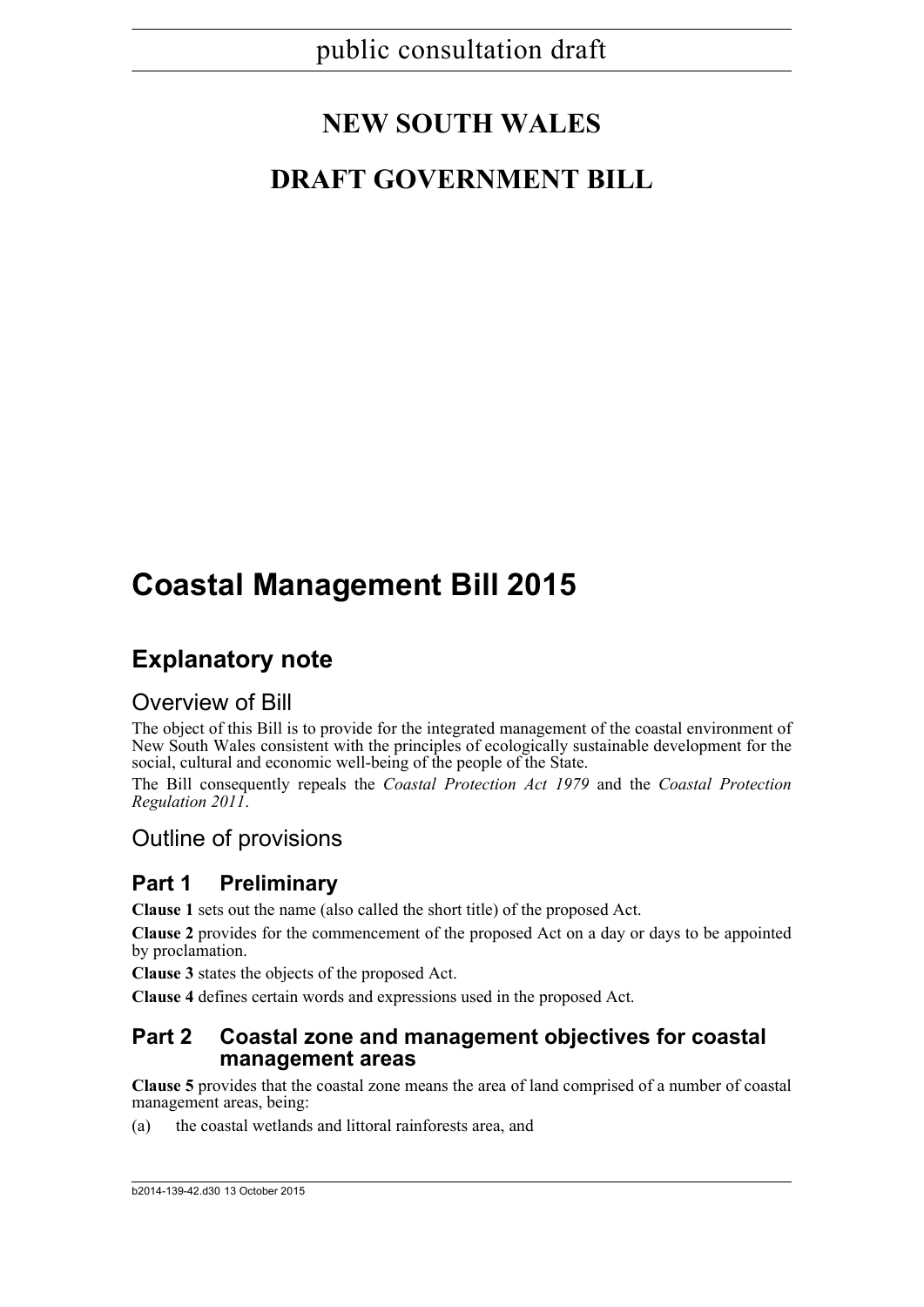Coastal Management Bill 2015 [NSW] Explanatory note

- (b) the coastal vulnerability area, and
- (c) the coastal environment area, and
- (d) the coastal use area.

**Clause 6** defines the coastal wetlands and littoral rainforests area, being the land identified by a State environmental planning policy to be the coastal wetlands and littoral rainforests area, being land which displays the hydrological and floristic characteristics of coastal wetlands or littoral rainforests and land adjoining those features, and sets out the management objectives for the area.

**Clause 7** defines the coastal vulnerability area, being the land identified by a State environmental planning policy to be the coastal vulnerability area, being land subject to coastal hazards, and sets out the management objectives for the area.

**Clause 8** defines the coastal environment area, being the land identified by a State environmental planning policy to be the coastal environment area, being land containing coastal features such as the coastal waters of the State, estuaries, coastal lakes, coastal lagoons and land adjoining those features, including headlands and rock platforms, and sets out the management objectives for the area.

**Clause 9** defines the coastal use area, being the land identified by a State environmental planning policy to be the coastal use area, being land adjacent to coastal waters, estuaries, coastal lakes and lagoons where development is or may be carried out (at present or in the future), and sets out the management objectives for the area.

**Clause 10** contains provisions relating to identification of coastal management areas including requiring environmental planning instruments under the *Environmental Planning and Assessment Act 1979* that identify a coastal management area (or part of such an area) not be made except on the recommendation of the Minister administering the proposed Act (*the Minister*) and dealing with situations where the same parcel of land is shown by such environmental planning instruments to be within different coastal management areas.

## **Part 3 Coastal management programs and coastal management manual**

## **Division 1 Application of Part**

**Clause 11** provides that the proposed Part applies to:

- (a) a local council whose local government area, or part of whose local government area, is included within the coastal zone, and
- (b) any other public authority that exercises functions in connection with the coastal zone.

## **Division 2 Coastal management programs**

**Clause 12** sets out the purpose of coastal management programs, being to set the long-term strategy for the co-ordinated management of land within the coastal zone with a focus on achieving the objects of this Act.

**Clause 13** provides that a local council may, and must, if directed to do so by the Minister, prepare a coastal management program in accordance with this Part. A coastal management program may be made in relation to the whole, or any part, of the area included within the coastal zone.

**Clause 14** deals with the preparation of coastal management programs. A local council is to prepare a coastal management program in accordance with the coastal management manual (see below). In preparing a coastal management program, a local council must:

- (a) consider and promote the objects of the proposed Act, and
- (b) give effect to the management objectives for the coastal management areas covered by the program, and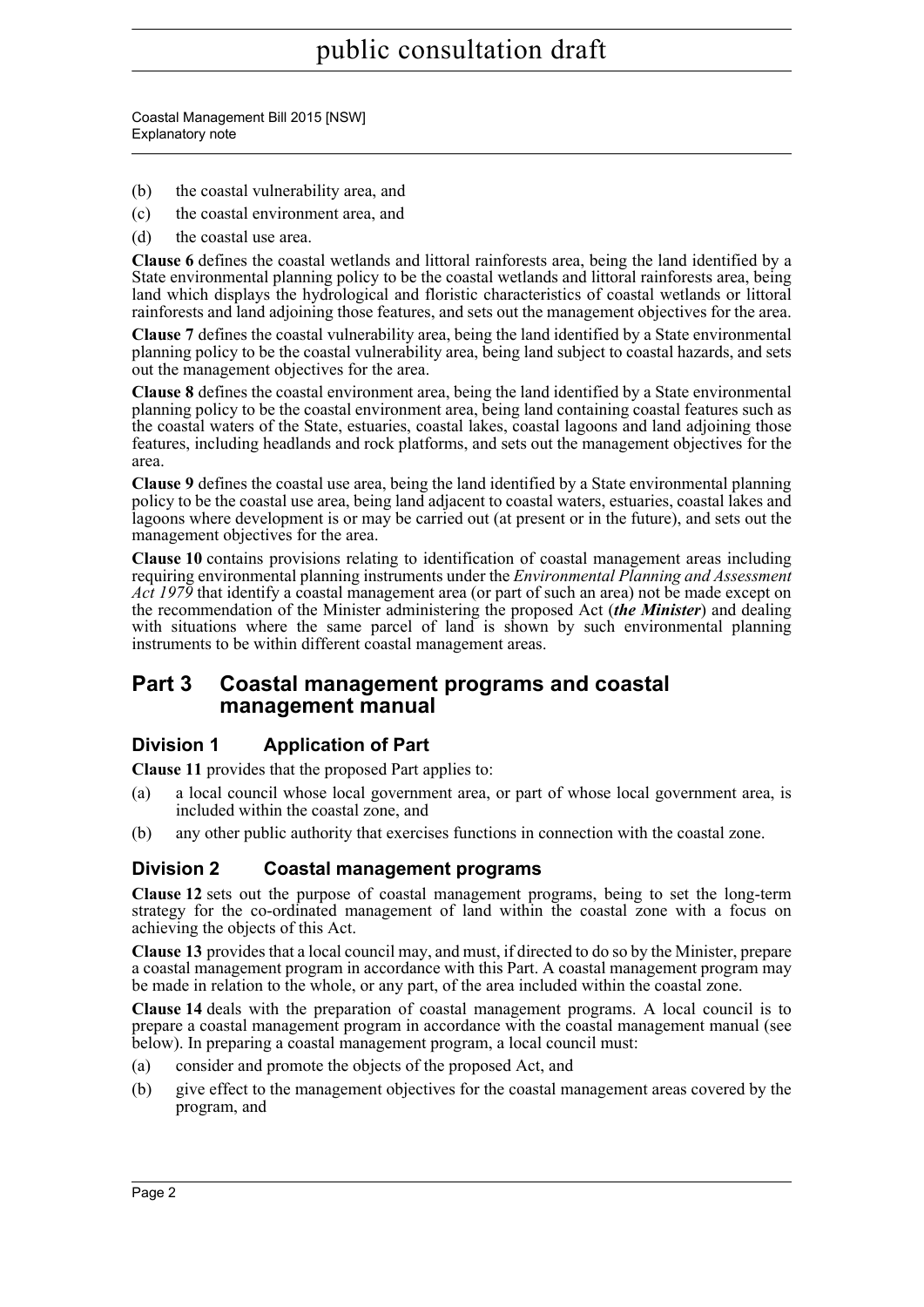Coastal Management Bill 2015 [NSW] Explanatory note

(c) consider the State and regional policies and plans prescribed by the regulations for the purposes of this proposed section.

The Minister may also direct a local council in its preparation of a coastal management program. Such a direction prevails to the extent of any inconsistency between it and the coastal management manual.

**Clause 15** sets out matters to be dealt with in coastal management programs. A coastal management program must:

- (a) identify the coastal management issues affecting the areas to which the program is to apply, which in a coastal vulnerability area must include existing and potential risks to development and human life associated with coastal hazards, and
- (b) identify the actions required to address those coastal management issues in an integrated and strategic manner, which in a coastal vulnerability area must include actions for avoiding, managing or reducing risks from coastal hazards, and
- (c) identify how and when those actions are to be implemented, including those to be implemented by local councils under Chapter 13 of the *Local Government Act 1993*, those to be implemented under environmental planning instruments and development control plans under the *Environmental Planning and Assessment Act 1979* and those to be implemented by public authorities (other than the local council), and
- (d) identify the costs of those actions and proposed cost-sharing arrangements and other viable funding mechanisms for those actions to ensure the delivery of those actions is consistent with the timing for their implementation under the coastal management program, and
- (e) if the local council has land identified as a coastal vulnerability area within its local government area and beach erosion is occurring on that land, a coastal erosion emergency action subplan for the area.

**Clause 16** contains provisions dealing with the consultation that must be undertaken before a coastal management program is adopted.

**Clause 17** provides for the certification and adoption of coastal management programs. A local council may, after the Minister has certified that a draft coastal management program has been prepared in accordance with the requirements of the proposed Part and the coastal management manual, adopt the coastal management program and publish it in the Gazette. A coastal management program takes effect on the date on which it is published in the Gazette or, if a later date is specified in the plan for its commencement, on the later date so specified.

**Clause 18** deals with the review, amendment and replacement of coastal management programs.

**Clause 19** provides that a copy of a coastal management program must be available for inspection by the public without charge at the office of the local council during ordinary office hours. A copy of a coastal management program must also be available for public inspection on the website of the local council within 7 days of its publication in the Gazette.

**Clause 20** provides that the Minister may prepare and adopt a coastal management program for a local council if:

- (a) the local council has failed to comply with a direction under the proposed Part, or
- (b) the Minister has refused to certify the local council's draft coastal management program under proposed section 17.

The proposed section contains other provisions dealing with the preparation and adoption of such coastal management programs, including requiring the Minister to seek the advice of the NSW Coastal Council in carrying out this function.

### **Division 3 Coastal management manual**

**Clause 21** provides that the Minister is to publish a coastal management manual (*coastal management manual*) for the purposes of this proposed Act. The manual is to impose mandatory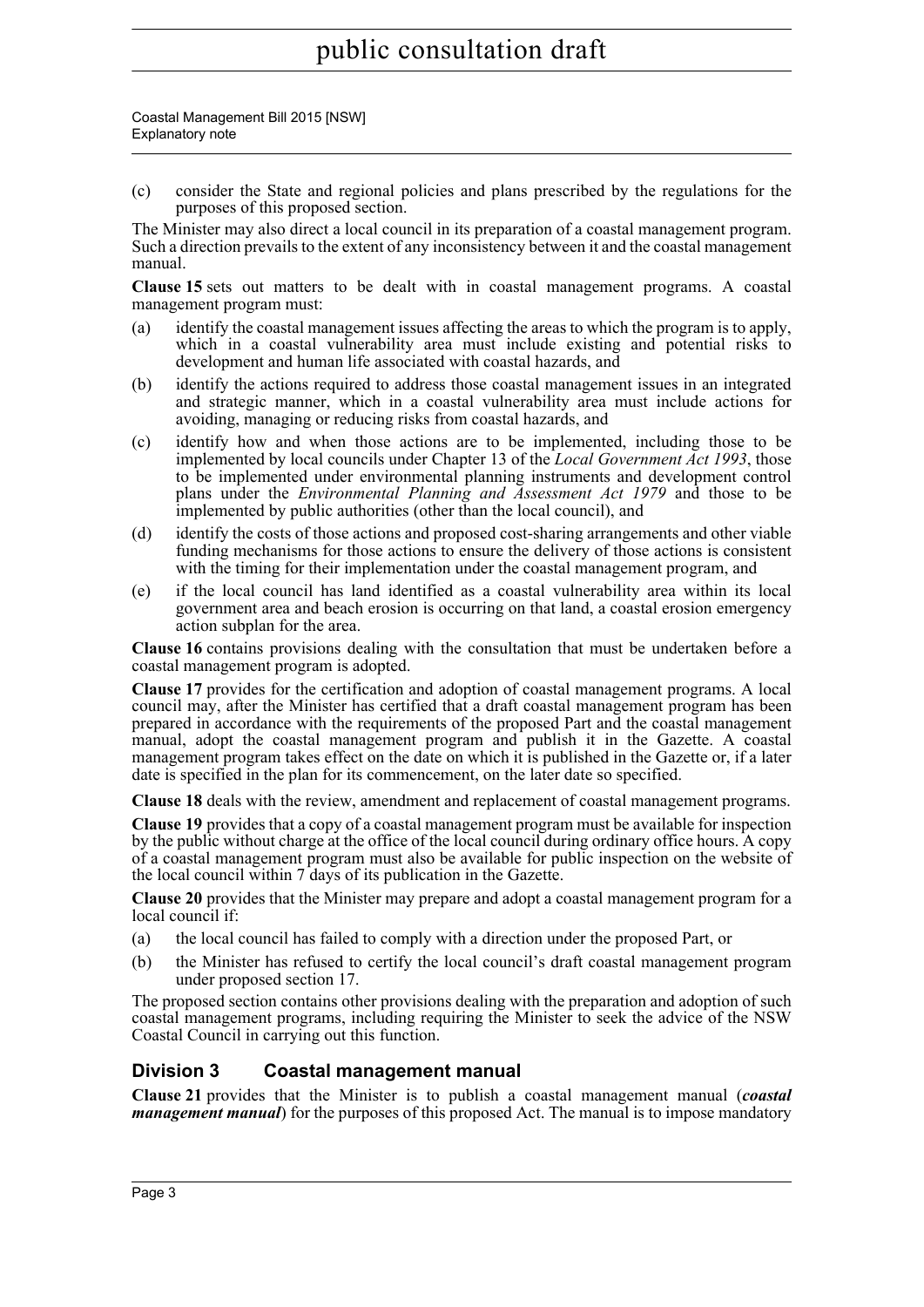Coastal Management Bill 2015 [NSW] Explanatory note

requirements and provide guidance in connection with the preparation, development, adoption, amendment, and review of, and the contents of, coastal management programs.

In particular, the manual is to include the following:

- (a) information to assist local councils addressing the requirements for the preparation of coastal management programs,
- (b) a risk management process that local councils are to follow when preparing their coastal management programs, including a process of identifying and assessing risks to environmental, social and economic values and benefits and evaluating and selecting management actions to address those risks,
- (c) technical information and guidance on matters such as hazard mapping, ecological health, cost benefit analysis and implementation and funding tools to support local councils in undertaking that process,
- (d) requirements relating to the consultation that must be undertaken in connection with the preparation, development or review of coastal management programs,
- (e) information on the preparation of coastal erosion emergency action subplans,
- (f) information on the role of the Minister, public authorities and the NSW Coastal Council in relation to the preparation, development and review of coastal management programs,
- (g) guidance regarding the local council's integration of its coastal management program with its integrated planning and reporting framework obligations under the *Local Government Act 1993*.

## **Division 4 Obligations of local councils and other public authorities**

**Clause 22** deals with the implementation of coastal management programs.

A local council is to give effect to its coastal management program and, in doing so, have regard to the objects of this proposed Act in the exercise of its functions and, in particular, its functions relating to:

- (a) the preparation, development and review of, and the contents of, the plans, strategies, programs and reports to which Part 2 of Chapter 13 of the *Local Government Act 1993* applies, and
- (b) the preparation of planning proposals and development control plans under the *Environmental Planning and Assessment Act 1979*.

**Clause 23** requires other public authorities (other than local councils) to have regard to coastal management programs to the extent that those programs are relevant to the exercise of their functions. In particular, those public authorities are to have regard to relevant coastal management programs and the coastal management manual in the preparation, development and review of, and the contents of, any plans of management that those public authorities are required to produce and, in doing so, are to have regard to the objects of the Act.

# **Part 4 NSW Coastal Council**

**Clause 24** provides for the establishment of a NSW Coastal Council. The NSW Coastal Council is to consist of at least 3 and not more than 7 members appointed by the Minister. The provision deals with the appointment of members to the Council. **Schedule 2** deals with the constitution and procedure of the NSW Coastal Council.

**Clause 25** sets out the functions of NSW Coastal Council, including:

- (a) to provide advice to the Minister on any matter referred to the Council by the Minister relating to the following:
	- (i) the Minister's functions under this Act,
	- (ii) the compliance by local councils with management objectives and the coastal management manual in preparing and reviewing coastal management programs,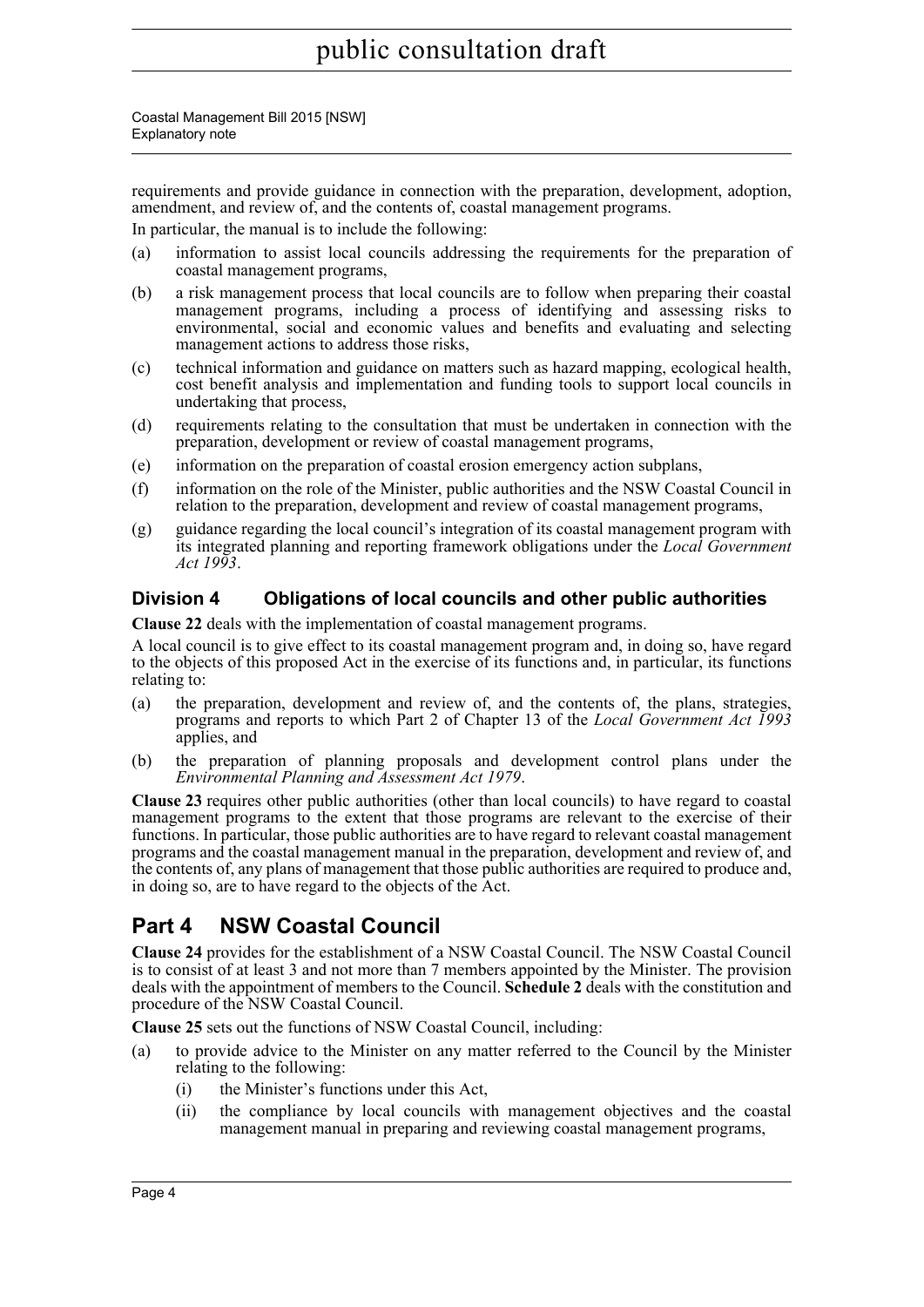Coastal Management Bill 2015 [NSW] Explanatory note

- (iii) performance audits of local councils' coastal management programs, and
- (b) at the request of the Minister, to provide advice to another public authority on any matter referred to the Council by the Minister relating to coastal management issues, and
- (c) any other function conferred or imposed on it by or under this proposed Act.

**Clause 26** provides that the NSW Coastal Council, at the request of the Minister, is to conduct a performance audit of the implementation of a coastal management program of a local council. The purpose of the performance audit is:

- (a) to determine whether a local council is effectively implementing its coastal management program, and
- (b) to identify opportunities for local council capacity building.

# **Part 5 Miscellaneous**

**Clause 27** provides that development consent must not be granted under the *Environmental Planning and Assessment Act 1979* to development for the purpose of coastal protection works, unless the consent authority is satisfied that the works will not, over the life of the works:

- (a) unreasonably limit or be likely to unreasonably limit public access to or the use of a beach or headland, or
- (b) pose or be likely to pose a threat to public safety.

The proposed section is substantially the same as section 55M (1) of the *Coastal Protection Act 1979* (which is to be repealed by this proposed Act).

**Clause 28** deals with the modification of the common law doctrine of erosion and accretion in the same manner as section 55N of the *Coastal Protection Act 1979* (which is to be repealed by this proposed Act).

**Clause 29** protects the exercise of certain functions by local councils and other public authorities from legal invalidity and clarifies that this Act does not require or authorise action that is inconsistent with any statutory or other legal obligation of the authority.

**Clause 30** deals with failures by local councils to comply with Ministerial directions under proposed sections 13 (1) and 14  $(2)$ .

**Clause 31** enables the Governor to make regulations for the purposes of the proposed Act.

**Clause 32** enables the Minister to delegate the exercise of any function of the Minister under this proposed Act (other than this power of delegation) to certain persons or bodies.

**Clause 33** provides for the review of the proposed Act in 5 years.

**Clause 34** provides that the proposed Act binds the Crown.

**Clause 35** repeals the *Coastal Protection Act 1979* and the *Coastal Protection Regulation 2011*.

## **Schedule 1 Local government areas and coastal sediment compartments**

**Schedule 1** contains a table of local government areas and coastal sediment compartments for the purposes of the proposed section regarding consultation.

## **Schedule 2 Constitution and procedure of NSW Coastal Council**

**Schedule 2** contains provisions relating to the constitution and procedure of the NSW Coastal Council.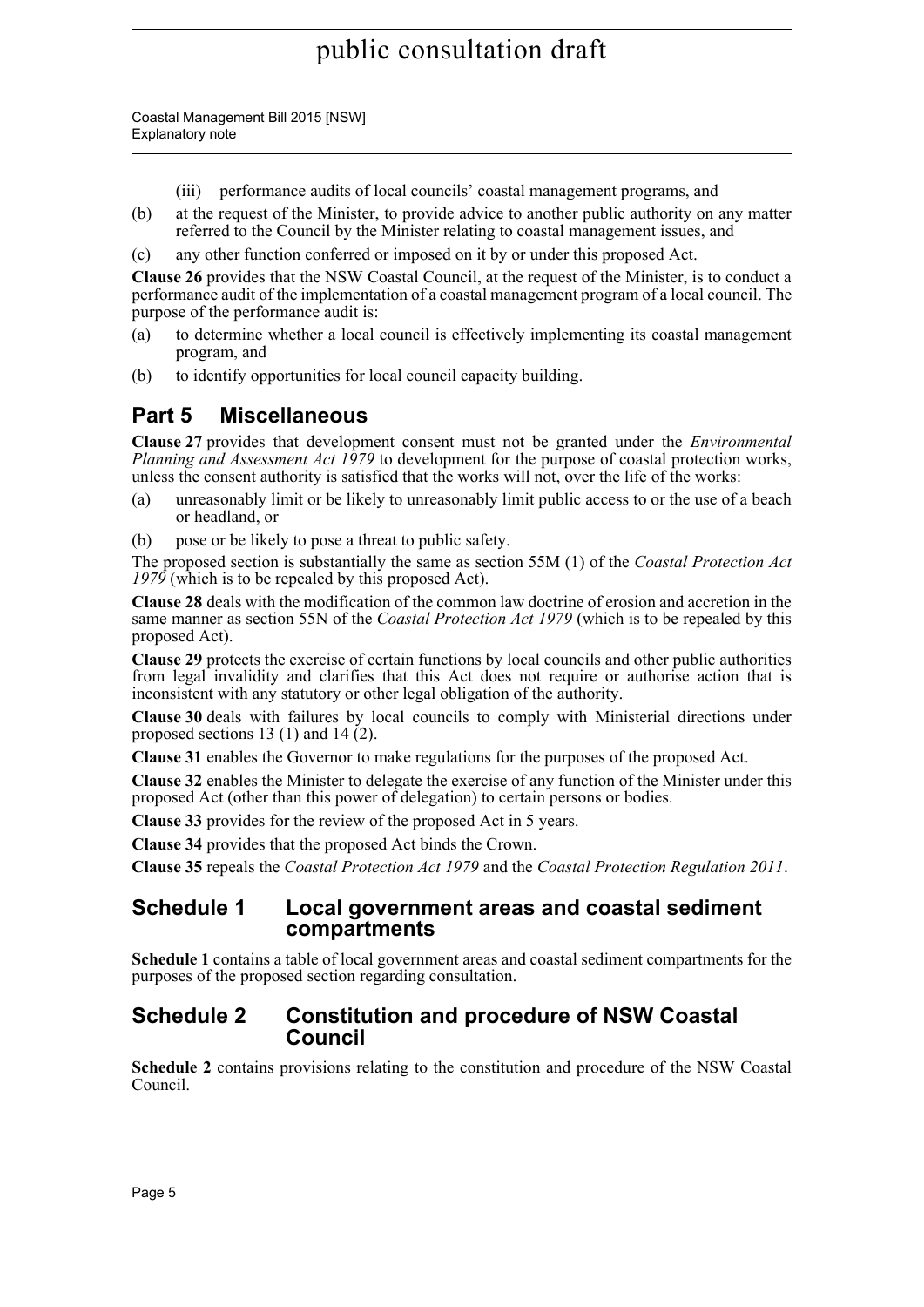Coastal Management Bill 2015 [NSW] Explanatory note

# **Schedule 3 Savings, transitional and other provisions**

**Schedule 3** contains savings, transitional and other provisions consequent on the enactment of the proposed Act.

# **Schedule 4 Amendment of Acts and instruments**

**Schedule 4** makes consequential amendments to the Acts and instruments specified in the Schedule.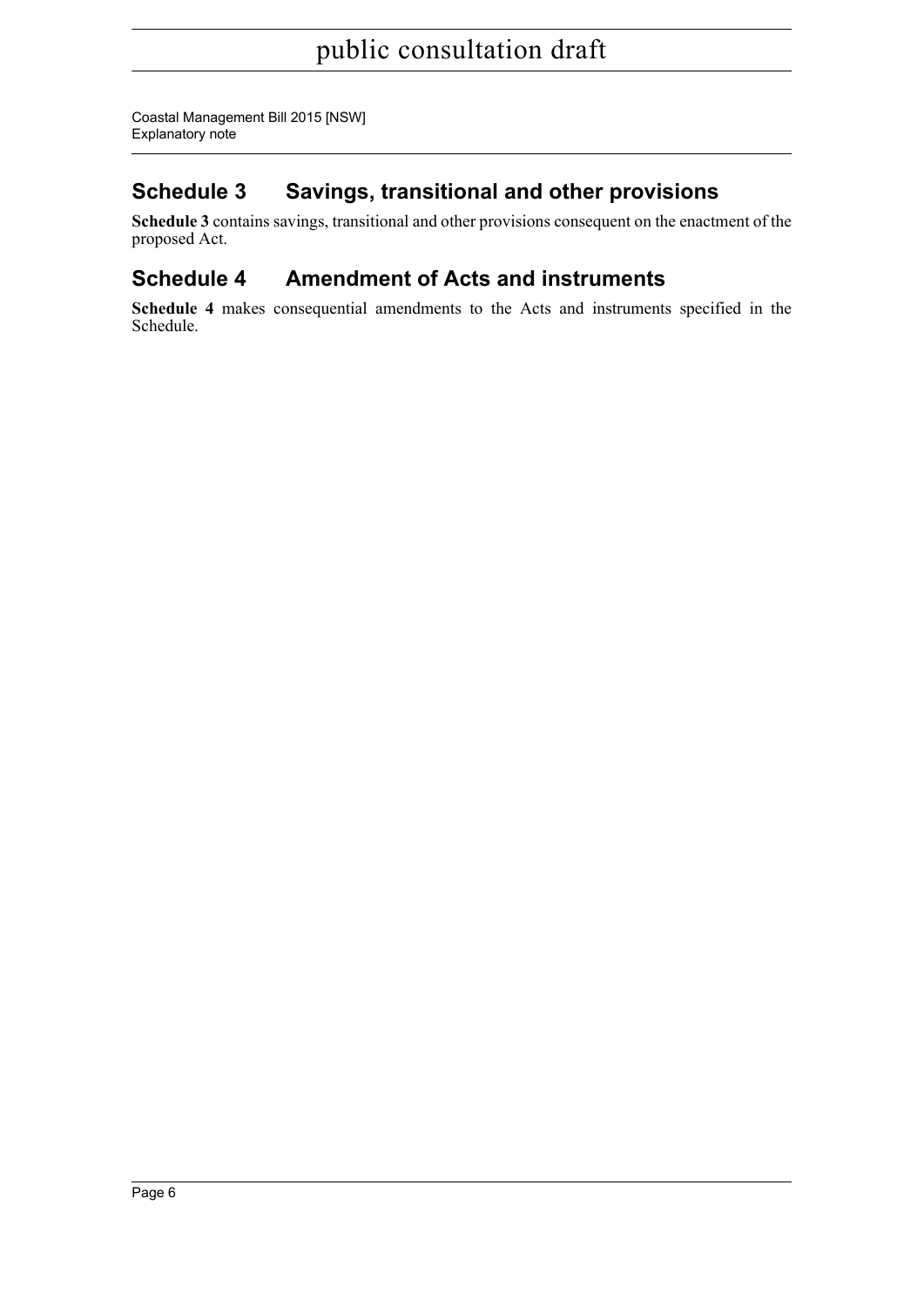# **NEW SOUTH WALES**

# **DRAFT GOVERNMENT BILL**

# **Coastal Management Bill 2015**

# **Contents**

|        |                                                                        | Page |  |  |  |  |
|--------|------------------------------------------------------------------------|------|--|--|--|--|
| Part 1 | <b>Preliminary</b>                                                     |      |  |  |  |  |
|        | Name of Act<br>1                                                       | 4    |  |  |  |  |
|        | 2<br>Commencement                                                      | 4    |  |  |  |  |
|        | 3<br>Objects of this Act                                               | 4    |  |  |  |  |
|        | Definitions<br>4                                                       | 4    |  |  |  |  |
| Part 2 | Coastal zone and management objectives for coastal<br>management areas |      |  |  |  |  |
|        | 5<br>Coastal zone                                                      | 7    |  |  |  |  |
|        | 6<br>Coastal wetlands and littoral rainforests area                    |      |  |  |  |  |
|        | 7<br>Coastal vulnerability area                                        |      |  |  |  |  |
|        | Coastal environment area<br>8                                          | 8    |  |  |  |  |
|        | 9<br>Coastal use area                                                  | 8    |  |  |  |  |
|        | 10<br>Matters relating to identification of coastal management areas   | 9    |  |  |  |  |
| Part 3 | Coastal management programs and manual                                 |      |  |  |  |  |
|        | <b>Division 1</b><br><b>Application of Part</b>                        |      |  |  |  |  |
|        | 11<br>Part applies to local councils with land within coastal zone     | 10   |  |  |  |  |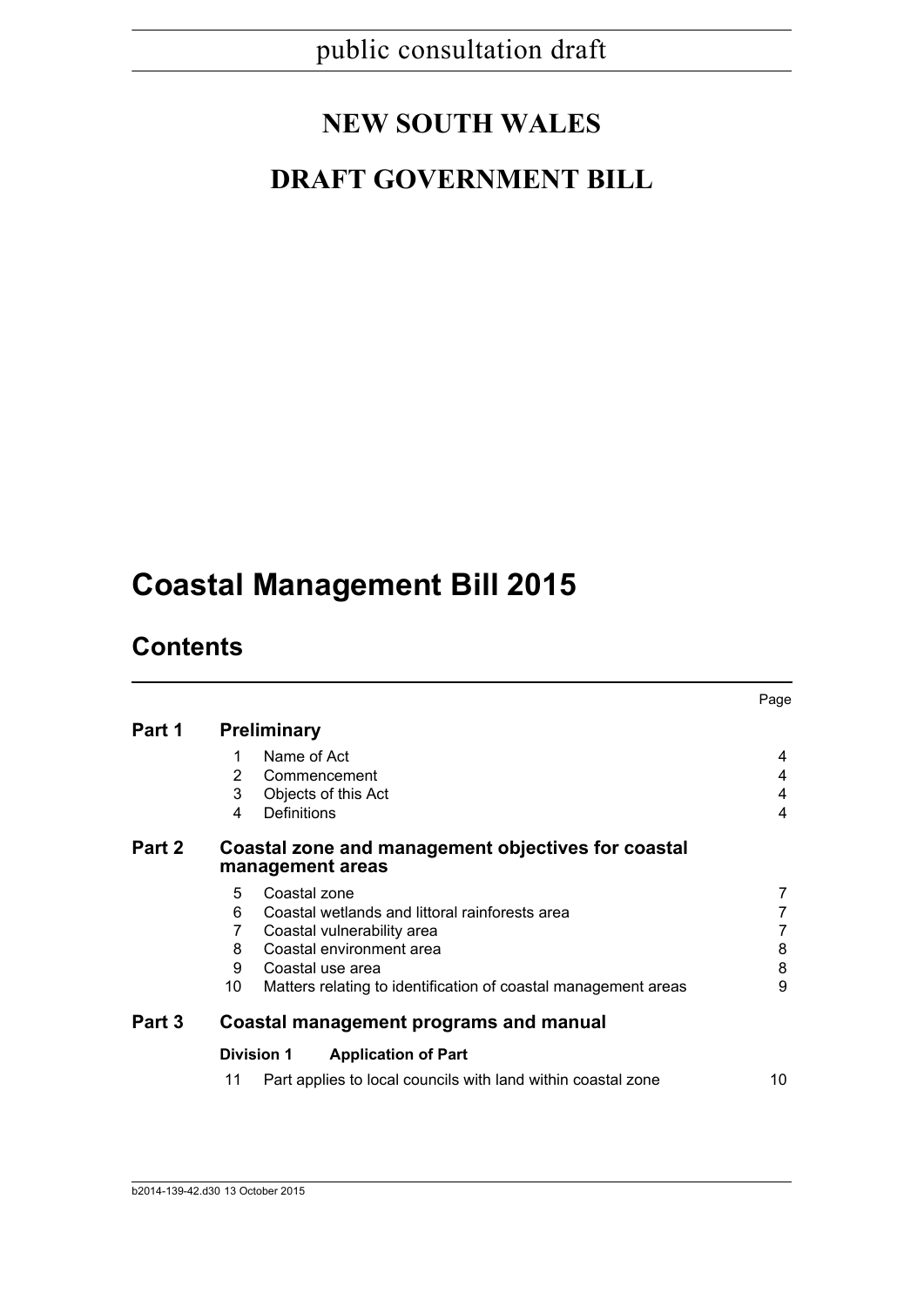#### Coastal Management Bill 2015 [NSW] **Contents**

|            |                   |                      |                                                                                                        | Page |
|------------|-------------------|----------------------|--------------------------------------------------------------------------------------------------------|------|
|            | <b>Division 2</b> |                      | <b>Coastal management programs</b>                                                                     |      |
|            | 12                |                      | Purpose of coastal management programs                                                                 | 10   |
|            | 13                |                      | Requirement for coastal management programs                                                            | 10   |
|            | 14                |                      | Preparation of coastal management program                                                              | 10   |
|            | 15                |                      | Matters to be dealt with in coastal management program                                                 | 10   |
|            | 16                | Consultation         |                                                                                                        | 11   |
|            | 17                |                      | Certification, adoption and gazettal of coastal management program                                     | 12   |
|            | 18                |                      | Review, amendment and replacement of coastal management programs                                       | 12   |
|            | 19                |                      | Availability of coastal management programs                                                            | 12   |
|            | 20                | 12                   | Minister to prepare coastal management programs in certain circumstances                               |      |
|            | <b>Division 3</b> |                      | <b>Coastal management manual</b>                                                                       |      |
|            | 21                |                      | Coastal management manual                                                                              | 13   |
|            | <b>Division 4</b> |                      | Obligations of local councils and other public authorities                                             |      |
|            | 22                |                      | Implementation of coastal management program by local councils                                         | 14   |
|            | 23                |                      | Other public authorities to have regard to coastal management program and<br>coastal management manual | 14   |
| Part 4     |                   |                      | <b>NSW Coastal Council</b>                                                                             |      |
|            | 24                |                      | <b>Establishment of NSW Coastal Council</b>                                                            | 15   |
|            | 25                |                      | <b>Functions of NSW Coastal Council</b>                                                                | 15   |
|            | 26                |                      | Performance audit of implementation of coastal management programs                                     | 15   |
| Part 5     |                   | <b>Miscellaneous</b> |                                                                                                        |      |
|            | 27                |                      | Granting of development consent relating to coastal protection works                                   | 17   |
|            | 28                |                      | Modification of doctrine of erosion and accretion                                                      | 17   |
|            | 29                |                      | Protection of exercise of certain functions from invalidity and inconsistency17                        |      |
|            | 30                |                      | Minister to report failures to comply with directions to Local Government                              |      |
|            |                   | Minister             |                                                                                                        | 18   |
|            | 31                | Regulations          |                                                                                                        | 18   |
|            | 32                | Delegation           |                                                                                                        | 18   |
|            | 33                |                      | Review of Act                                                                                          | 18   |
|            | 34                |                      | Act to bind Crown                                                                                      | 18   |
| 35         |                   | Repeal               |                                                                                                        | 19   |
| Schedule 1 |                   |                      | Local government areas and coastal sediment compartments                                               | 20   |
| Schedule 2 |                   |                      | Constitution and procedure of NSW Coastal Council                                                      | 22   |
| Schedule 3 |                   |                      | Savings, transitional and other provisions                                                             | 26   |
| Schedule 4 |                   |                      | Amendment of Acts and instruments                                                                      | 28   |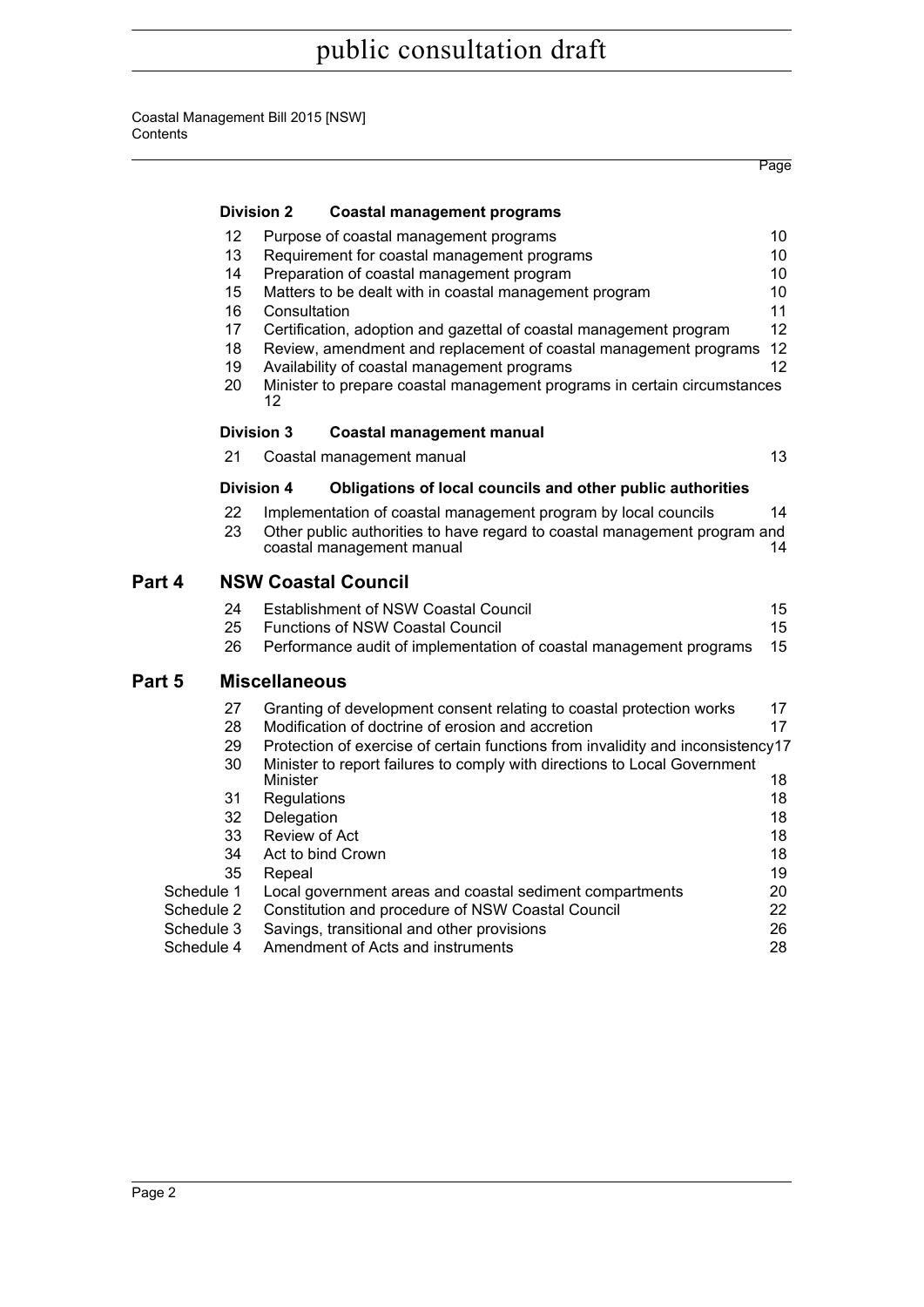# **NEW SOUTH WALES**

# **DRAFT GOVERNMENT BILL**

# **Coastal Management Bill 2015**

No , 2015

## **A Bill for**

An Act to make provision for the ecologically sustainable management, use and occupation of the New South Wales coast; and for related purposes.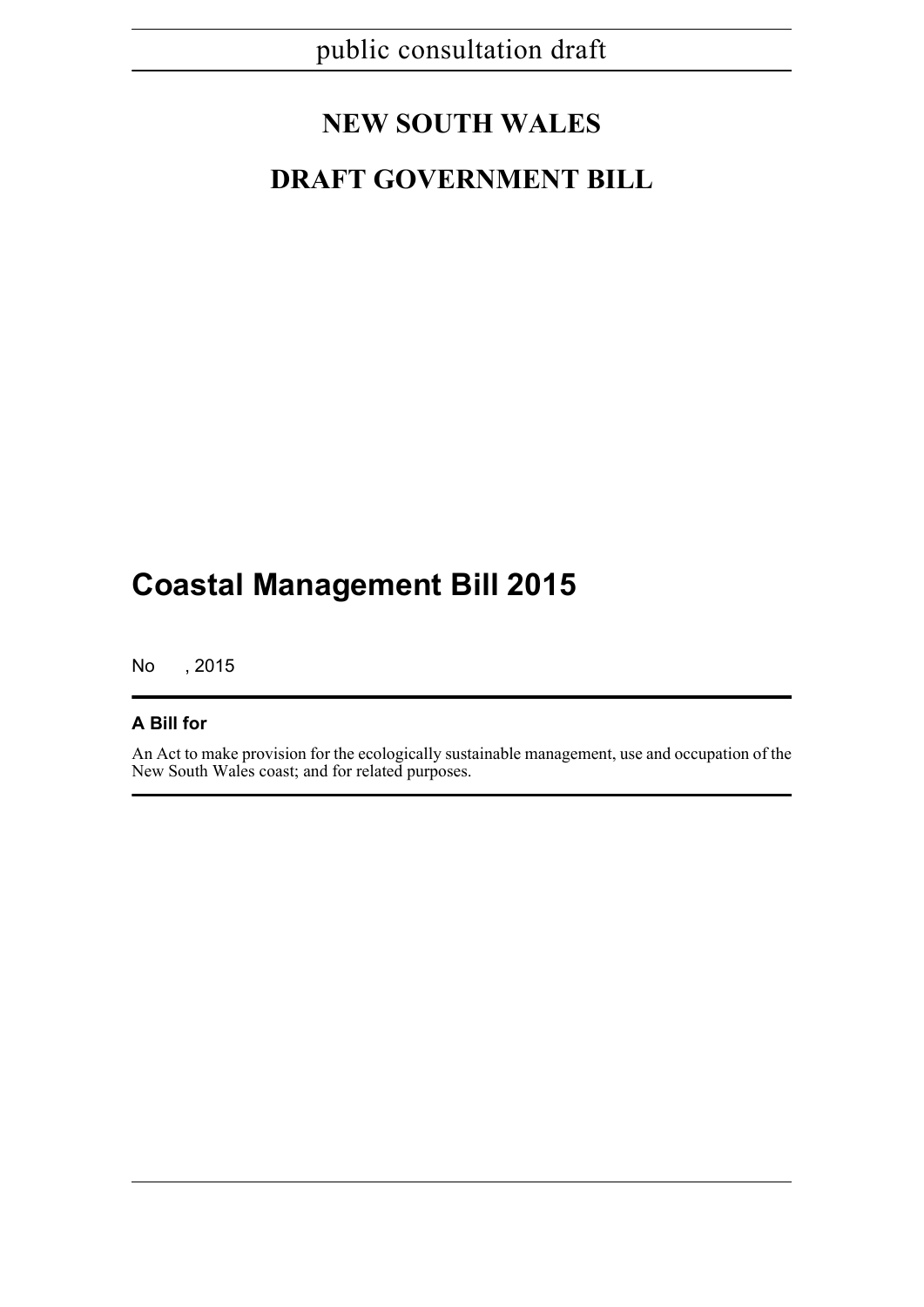Coastal Management Bill 2015 [NSW] Part 1 Preliminary

### **The Legislature of New South Wales enacts:**

# <span id="page-9-1"></span><span id="page-9-0"></span>**Part 1 Preliminary**

**1 Name of Act**

This Act is the *Coastal Management Act 2015*.

### <span id="page-9-2"></span>**2 Commencement**

This Act commences on a day or days to be appointed by proclamation.

### <span id="page-9-3"></span>**3 Objects of this Act**

The objects of this Act are to manage the coastal environment of New South Wales consistent with the principles of ecologically sustainable development for the social, cultural and economic well-being of the people of the State, and in particular:

- (a) to protect and enhance natural coastal processes and coastal environmental values including natural character, scenic value, biological diversity and ecosystem integrity and resilience, and
- (b) to support the social and cultural values of the coast and maintain public access, amenity and use, and
- (c) to acknowledge Aboriginal peoples' spiritual, social, customary and economic use of the coastal zone, and
- (d) to recognise the coast as a vital economic zone and support sustainable coastal economies, and
- (e) to facilitate appropriate coastal development and land use planning decision-making, and
- (f) to mitigate current and future risks from coastal hazards, taking into account the effects of climate change, and
- (g) to recognise that the local and regional scale effects of coastal processes, and the inherently ambulatory and dynamic nature of the shoreline, may result in the loss of coastal land to the sea (including estuaries and other arms of the sea), and to manage coastal use and development accordingly, and
- (h) to promote integrated and co-ordinated coastal planning, management and reporting, and
- (i) to encourage and promote plans and strategies to improve the resilience of coastal assets to the impacts of an uncertain climate future including impacts of extreme storm events, and
- (j) to ensure coordination of the policies and activities of government and public authorities relating to the coastal region and to facilitate the proper integration of their management activities, and
- (k) to support public participation in coastal management and planning and greater public awareness, education and understanding of coastal processes and management actions, and
- (l) to support the objects of the *Marine Estate Management Act 2014*.

### <span id="page-9-4"></span>**4 Definitions**

(1) In this Act:

*beach* means coastal land that is generally composed of sand or similar sediment and that is limited to a range defined as submerged land to 40m depth seaward of the mean high water mark on the open coast and 10m depth seaward of the mean high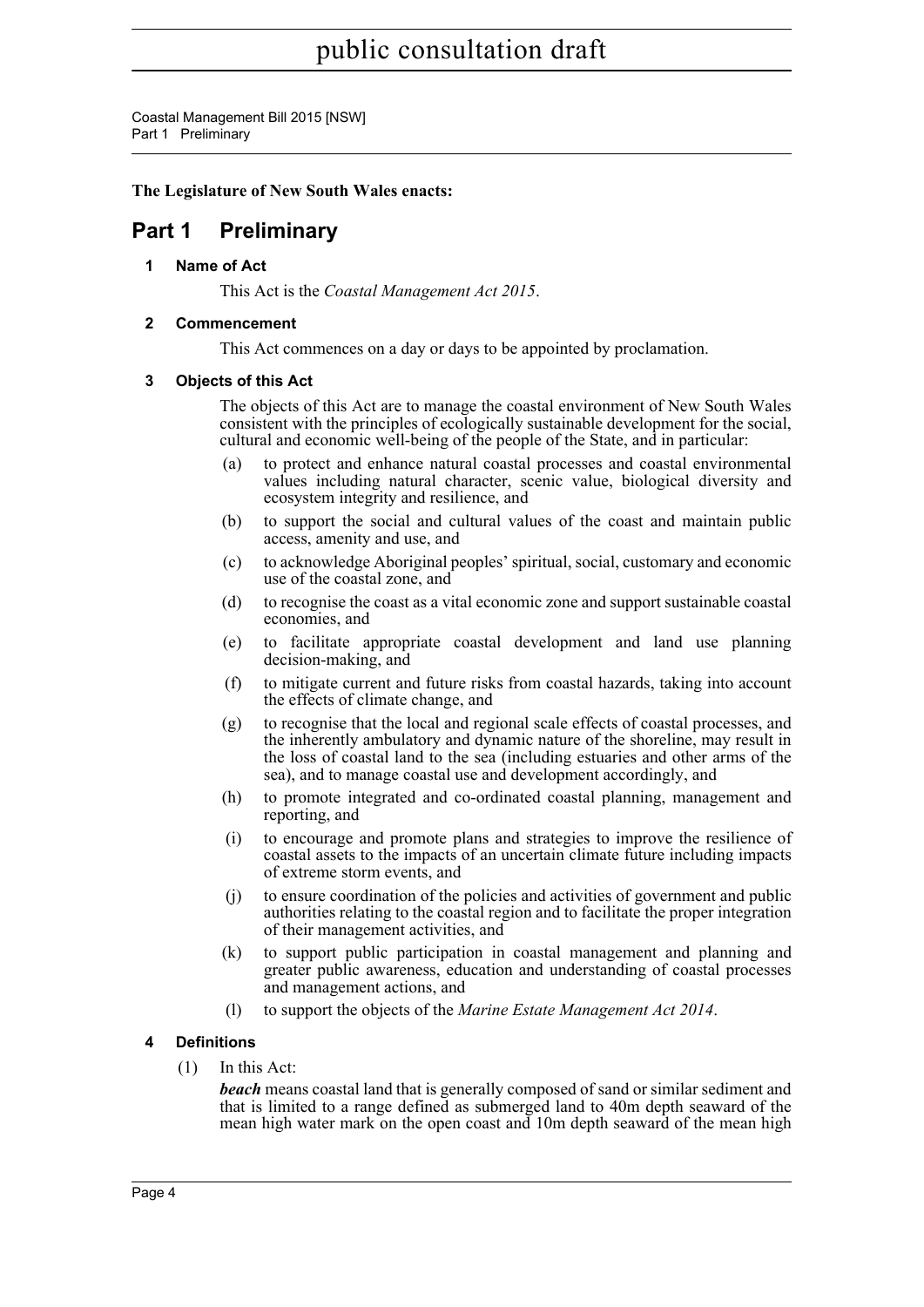#### Coastal Management Bill 2015 [NSW] Part 1 Preliminary

water mark in estuaries, and extends to the landward extent of a beach fluctuation zone.

*beach fluctuation zone* means the range of locations a beach profile occupies from its fully accreted to its fully eroded condition.

*coastal erosion emergency action subplan* means a part of a coastal management program as referred to in section 15 (3).

*coastal hazard* means the following:

- (a) beach erosion,
- (b) shoreline recession,
- (c) coastal lake or watercourse entrance instability,
- (d) coastal inundation,
- (e) coastal cliff or slope instability,
- (f) tidal inundation,
- (g) erosion of foreshores caused by tidal waters and the action of waves, including the interaction of those waters with catchment floodwaters.

*coastal management area* means an area of the coastal zone identified in Part 2. *coastal management manual*—see section 21.

*coastal management program* means a coastal management program prepared and adopted under Part 3.

*coastal protection works* means:

- (a) beach nourishment activities or works, and
- (b) activities or works to reduce the impact of coastal hazards on land adjacent to tidal waters, including (but not limited to) seawalls, revetments and groynes.

*coastal sediment compartment* means an area of the coast defined by its sediment flows and landforms.

*coastal zone*—see section 5.

*Department* means the Department of Planning and Environment.

*ecologically sustainable development* has the same meaning as in section 6 (2) of the *Protection of the Environment Administration Act 1991*.

*essential infrastructure* includes infrastructure for the following purposes:

- (a) electricity generation, transmission and distribution,
- (b) telecommunications,
- (c) rail,
- (d) roads
- (e) gas,
- (f) sewerage or water reticulation systems,
- (g) ports, shipping and harbours.

*estuary* means any part of a river, lake, lagoon or coastal creek whose level is periodically or intermittently affected by coastal tides, up to the highest astronomical tide.

*foreshore* means the land between the mean high water mark and the mean low water mark in tidal waters.

*function* includes a power, authority or duty, and *exercise* a function includes perform a duty.

*management objectives*, for a coastal management area, are the management objectives for the area set out under Part 2.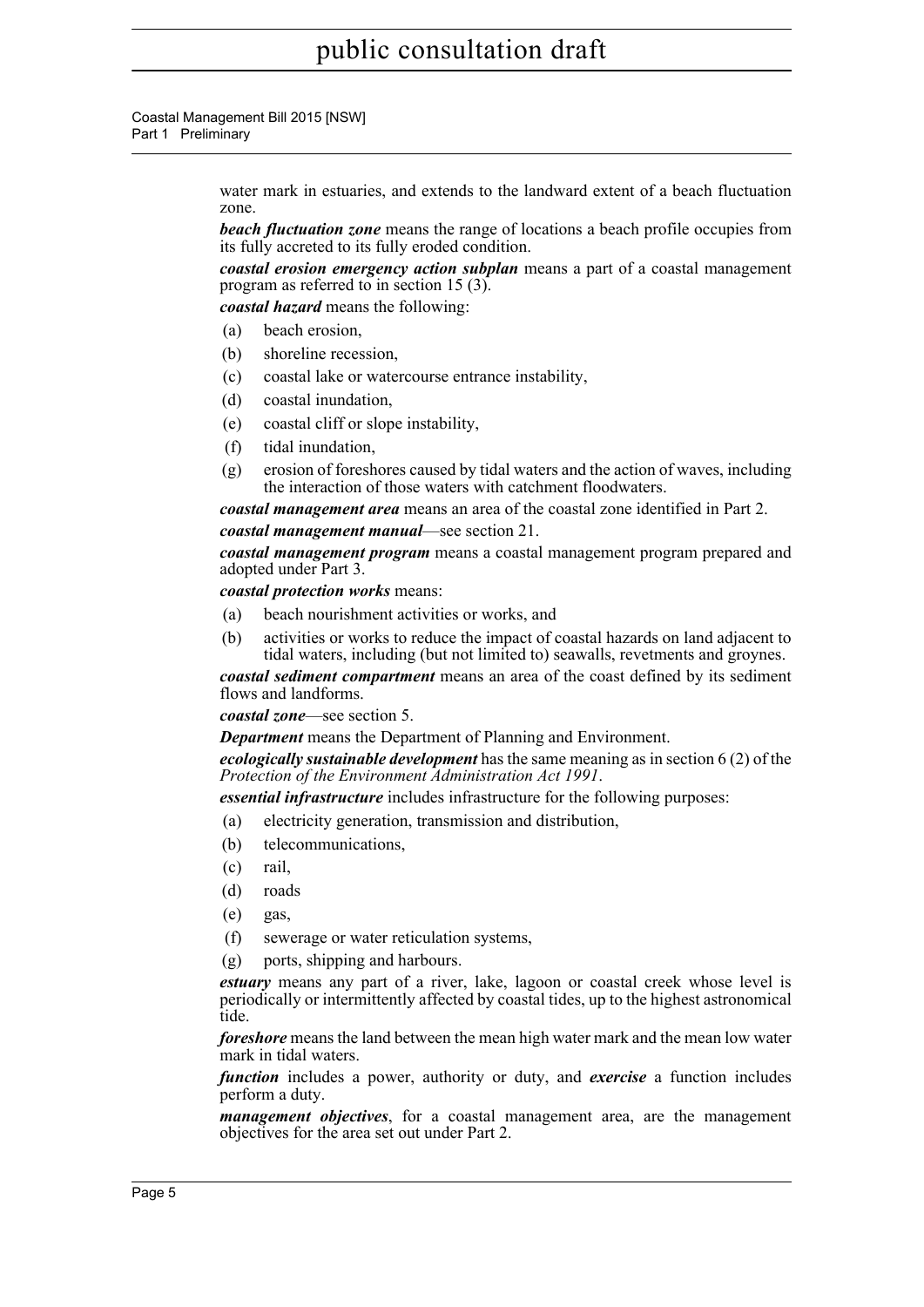Coastal Management Bill 2015 [NSW] Part 1 Preliminary

> *NSW Coastal Council* means the NSW Coastal Council established under Part 4. *public authority* means a Minister of the Crown of the State, a department or instrumentality of the State, a local council and any other public or local authority constituted by or under any Act, and includes any prescribed body.

(2) Notes included in this Act do not form part of this Act.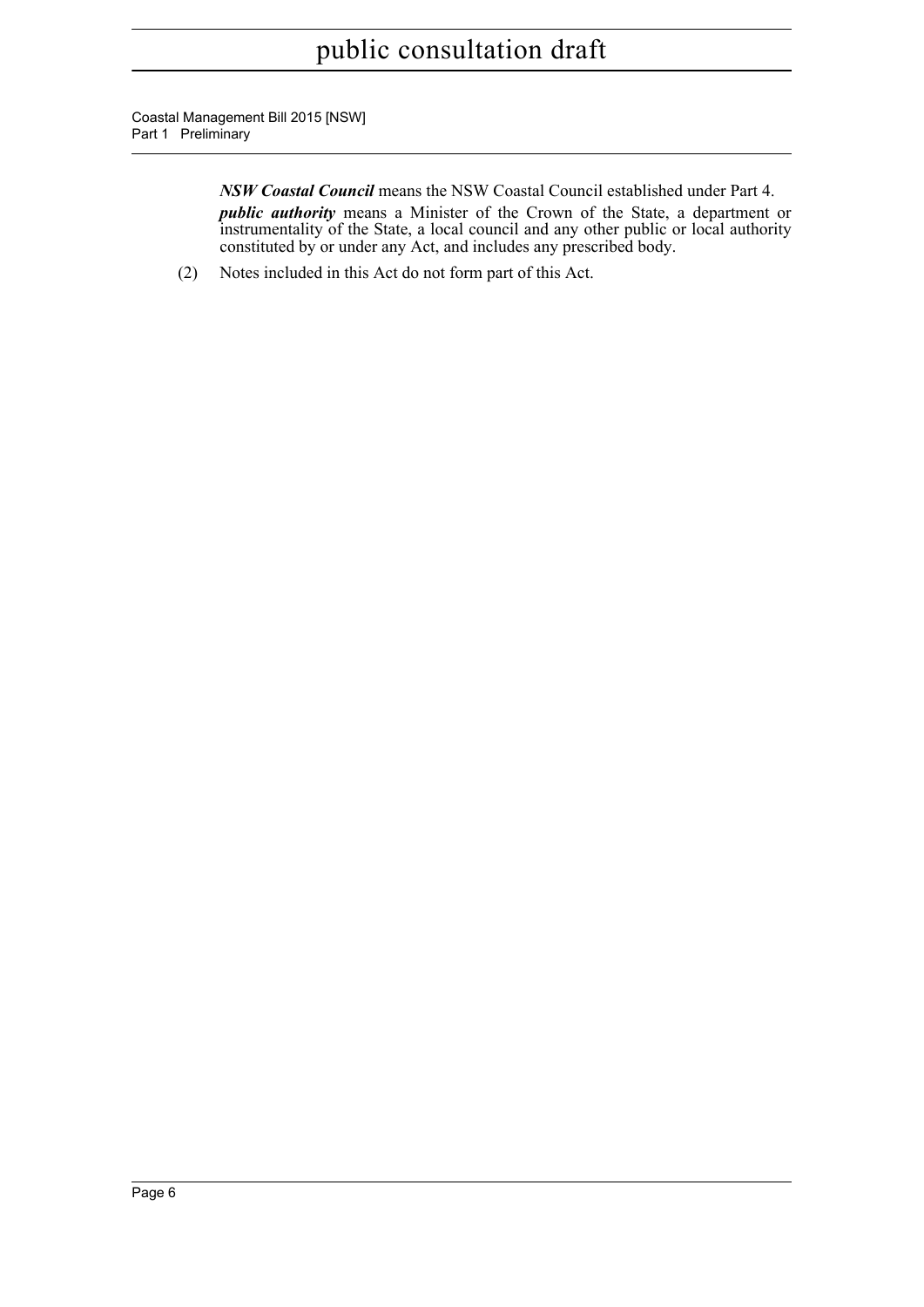Coastal Management Bill 2015 [NSW]

Part 2 Coastal zone and management objectives for coastal management areas

## <span id="page-12-0"></span>**Part 2 Coastal zone and management objectives for coastal management areas**

#### <span id="page-12-1"></span>**5 Coastal zone**

In this Act, the *coastal zone* means the area of land comprised of the following coastal management areas:

- (a) the coastal wetlands and littoral rainforests area,
- (b) the coastal vulnerability area,
- (c) the coastal environment area,
- (d) the coastal use area.

#### <span id="page-12-2"></span>**6 Coastal wetlands and littoral rainforests area**

- (1) The *coastal wetlands and littoral rainforests area* means the land identified by a State environmental planning policy to be the coastal wetlands and littoral rainforests area for the purposes of this Act, being land which displays the hydrological and floristic characteristics of coastal wetlands or littoral rainforests and land adjoining those features.
- (2) The management objectives for the coastal wetlands and littoral rainforests area are as follows:
	- (a) to protect coastal wetlands and littoral rainforests in their natural state, including their biological diversity and ecosystem integrity,
	- (b) to promote the rehabilitation and restoration of degraded coastal wetlands and littoral rainforests,
	- (c) to improve the resilience of coastal wetlands and littoral rainforests to the impacts of climate change, including opportunities for migration,
	- (d) to support the social and cultural values of coastal wetlands and littoral rainforests,
	- (e) to promote the objectives of State policies and programs for wetlands or littoral rainforest management.

### <span id="page-12-3"></span>**7 Coastal vulnerability area**

- (1) The *coastal vulnerability area* means the land identified by a State environmental planning policy to be the coastal vulnerability area for the purposes of this Act, being land subject to coastal hazards.
- (2) The management objectives for the coastal vulnerability area are as follows:
	- (a) to ensure public safety and prevent risks to human life,
	- (b) to mitigate current and future risk from coastal hazards by taking into account the effects of coastal processes and climate change,
	- (c) to maintain the presence of beaches and foreshores,
	- (d) to maintain public access, amenity and use of beaches and foreshores,
	- (e) to encourage land use that reduces exposure to risks from coastal hazards, including through siting, design, construction and operation decisions,
	- (f) to adopt coastal management strategies that reduce exposure to coastal hazards,
		- (i) in the first instance and wherever possible, by restoring or enhancing natural defences including coastal dunes, vegetation and wetlands, and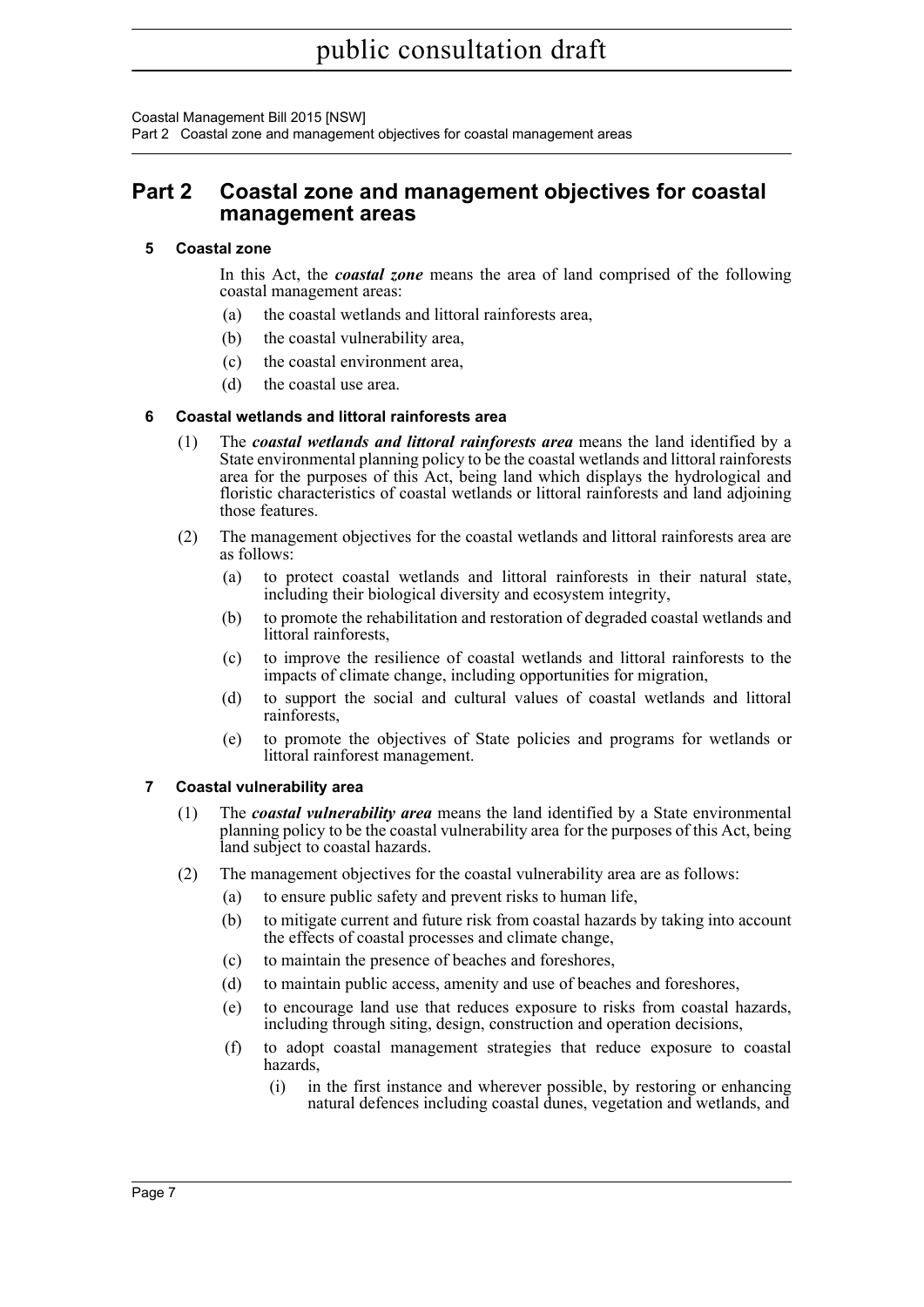Coastal Management Bill 2015 [NSW]

Part 2 Coastal zone and management objectives for coastal management areas

- (ii) if that is not sufficient, by taking other action to reduce exposure to those coastal hazards,
- (g) if taking that other action to reduce exposure to coastal hazards:
	- (i) to avoid significant degradation of or disruption to biological diversity and ecosystem integrity, and
	- (ii) to avoid significant degradation of or disruption to ecological, biophysical, geological and geomorphological coastal processes, and
	- (iii) to avoid significant degradation of or disruption to beach and coastal foreshore amenity and social and cultural values, and
	- (iv) to avoid adverse impacts on adjoining land, resources or assets, and
	- (v) to provide for the restoration of a beach, or land adjacent to the beach, if any increased erosion of the beach or adjacent land is caused by actions to reduce exposure to coastal hazards,
- (h) to prioritise actions that support the continued functionality of essential infrastructure during and immediately after a coastal hazard emergency,
- (i) to improve the resilience of coastal development and communities by improving adaptive capacity and reducing reliance on emergency responses.

#### <span id="page-13-0"></span>**8 Coastal environment area**

- (1) The *coastal environment area* means the land identified by a State environmental planning policy to be the coastal environment area for the purposes of this Act, being land containing coastal features such as the coastal waters of the State, estuaries, coastal lakes, coastal lagoons and land adjoining those features, including headlands and rock platforms.
- (2) The management objectives for the coastal environment area are as follows:
	- (a) to protect and enhance the coastal environmental values and natural processes of coastal waters, estuaries, coastal lakes and coastal lagoons, and enhance natural character, scenic value, biological diversity and ecosystem integrity,
	- (b) to reduce threats to and improve the resilience of coastal waters, estuaries, coastal lakes and coastal lagoons, including in response to climate change,
	- (c) to maintain and improve water quality and estuary health,
	- (d) to support the social and cultural values of coastal waters, estuaries, coastal lakes and coastal lagoons,
	- (e) to maintain the presence of beaches and foreshores,
	- (f) to maintain public access, amenity and use of beaches, foreshores, headlands and rock platforms.

### <span id="page-13-1"></span>**9 Coastal use area**

- (1) The *coastal use area* means the land identified by a State environmental planning policy to be the coastal use area for the purposes of this Act, being land adjacent to coastal waters, estuaries, coastal lakes and lagoons where development is or may be carried out (at present or in the future).
- (2) The management objectives for the coastal use area are as follows:
	- (a) to protect and enhance the scenic, social and cultural values of the coast by ensuring that:
		- (i) the type, bulk, scale and size of development is appropriate for the location and natural scenic quality of the coast, and
		- (ii) adverse impacts of development on cultural and built environment heritage are avoided or mitigated, and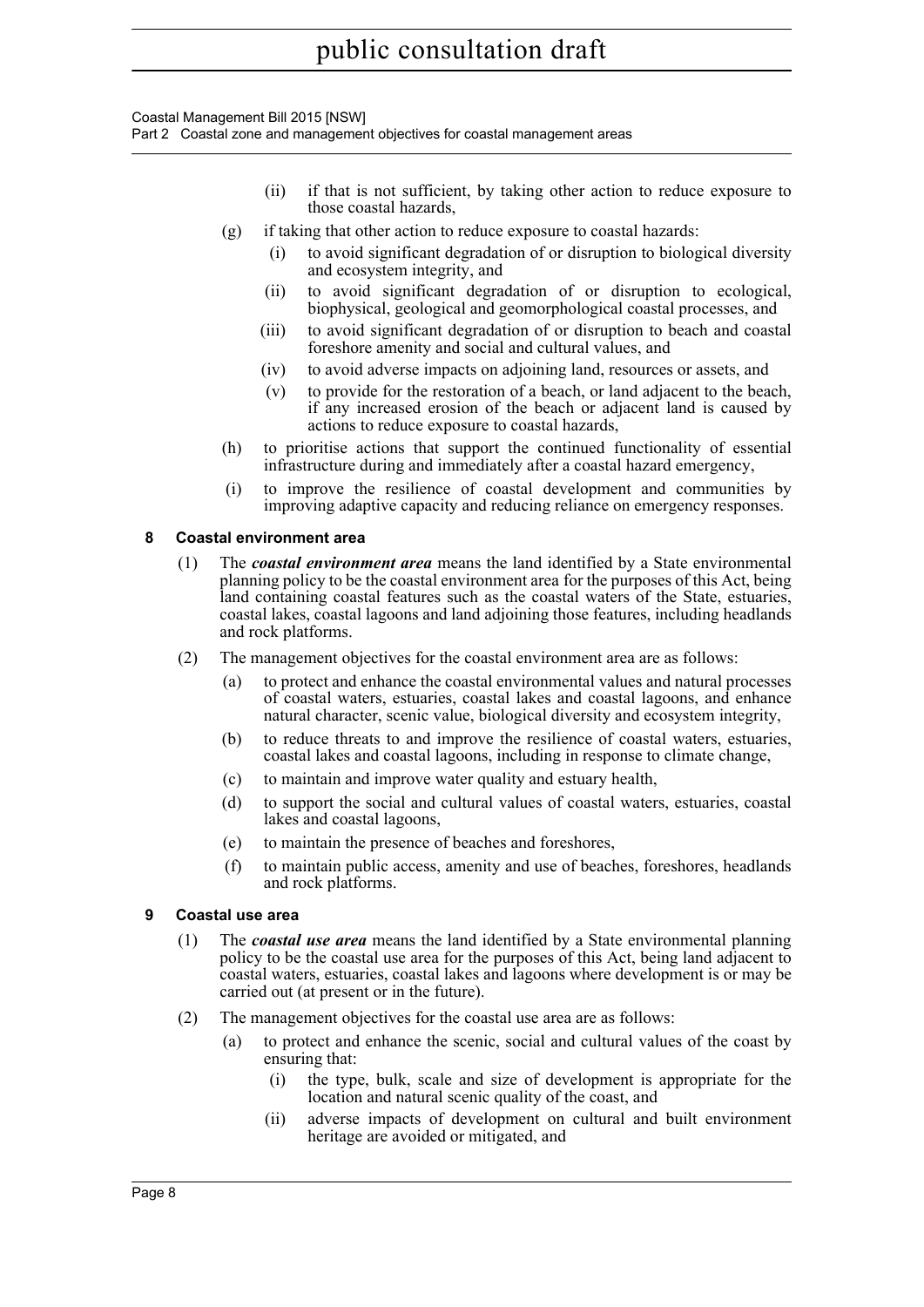Coastal Management Bill 2015 [NSW]

Part 2 Coastal zone and management objectives for coastal management areas

- (iii) urban design, including water sensitive urban design, is supported and incorporated into development activities, and
- (iv) adequate public open space is provided, including for recreational activities and associated infrastructure,
- (b) to accommodate both urbanised and natural stretches of coastline.

#### <span id="page-14-0"></span>**10 Matters relating to identification of coastal management areas**

#### (1) **LEPs may amend SEPPs to identify coastal management areas**

For the avoidance of doubt, a local environmental plan under the *Environmental Planning and Assessment Act 1979* may amend a State environmental planning policy under that Act to identify a coastal management area (or part of such an area) for the purposes of this Act.

#### (2) **Recommendation of Minister required**

A provision of an environmental planning instrument under the *Environmental Planning and Assessment Act 1979* that identifies a coastal management area (or part of such an area) for the purposes of this Act must not be made without the recommendation of the Minister administering this Act.

#### (3) **Hierarchy of management objectives if overlapping**

A single parcel of land may be identified by a State environmental planning policy as being within different coastal management areas. However, in such a case, if the management objectives of the areas are inconsistent, the management objectives of the highest of the following coastal management areas (set out highest to lowest) prevails to the extent of the inconsistency:

- (a) the coastal wetlands and littoral rainforests area,
- (b) the coastal vulnerability area,
- (c) the coastal environment area,
- (d) the coastal use area.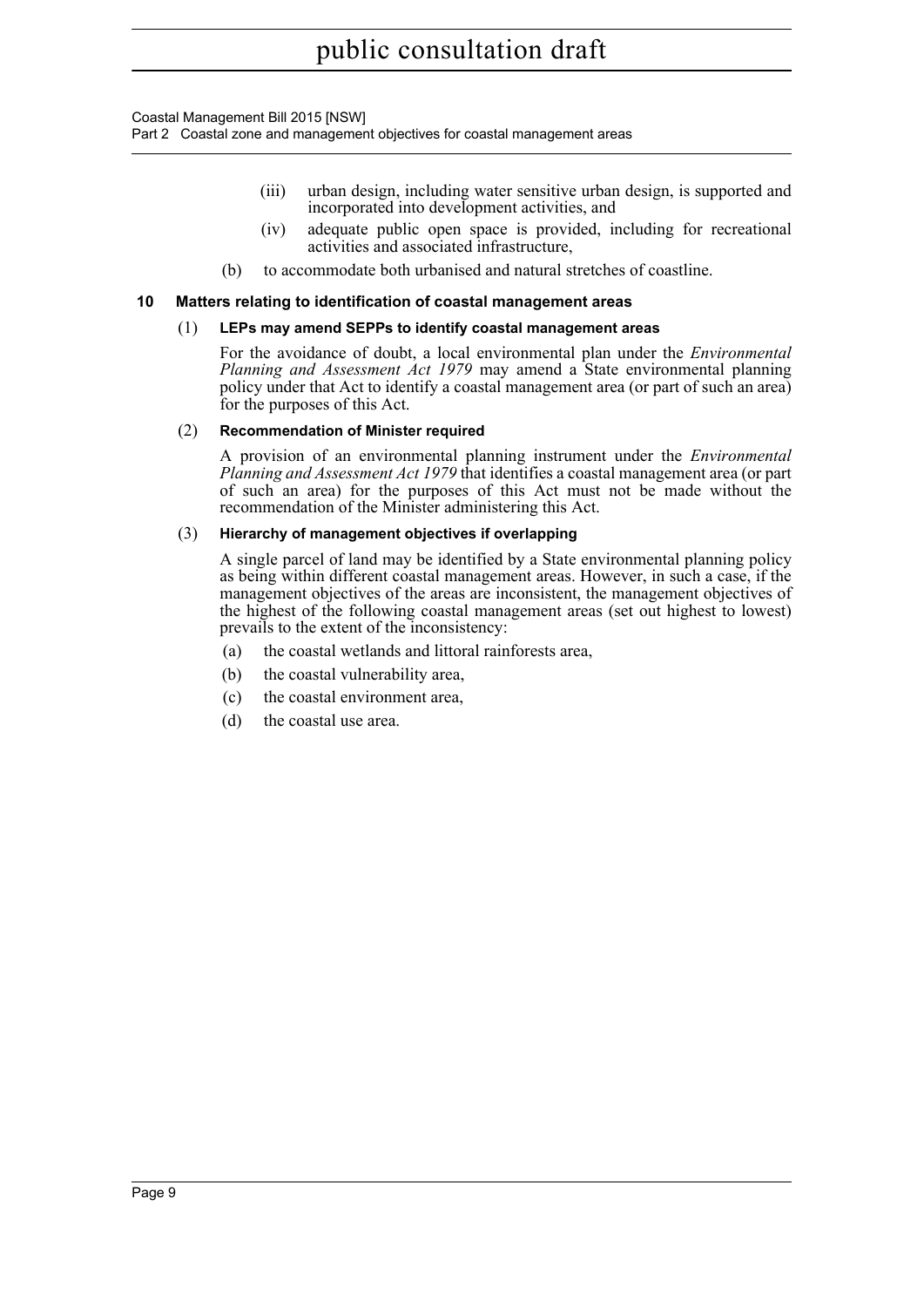Coastal Management Bill 2015 [NSW] Part 3 Coastal management programs and manual

# <span id="page-15-0"></span>**Part 3 Coastal management programs and manual**

## <span id="page-15-1"></span>**Division 1 Application of Part**

## <span id="page-15-2"></span>**11 Part applies to local councils with land within coastal zone**

This Part applies to:

- (a) a local council whose local government area, or part of whose local government area, is included within the coastal zone, and
- (b) any other public authority that exercises functions in connection with the coastal zone.

## <span id="page-15-3"></span>**Division 2 Coastal management programs**

### <span id="page-15-4"></span>**12 Purpose of coastal management programs**

The purpose of a coastal management program is to set the long-term strategy for the co-ordinated management of land within the coastal zone with a focus on achieving the objects of this Act.

### <span id="page-15-5"></span>**13 Requirement for coastal management programs**

- (1) A local council may, and must, if directed to do so by the Minister, prepare a coastal management program in accordance with this Part. **Note.** See sections 20 and 30 regarding a failure of the local council to comply with a direction of the Minister.
- (2) A coastal management program may be made in relation to the whole, or any part, of the area included within the coastal zone.
- (3) A direction under this section may specify the time within which the direction must be complied with.

### <span id="page-15-6"></span>**14 Preparation of coastal management program**

- (1) A local council is to prepare a coastal management program in accordance with the coastal management manual.
- (2) The Minister may, by notice in writing given to a local council, direct the local council in its preparation of a coastal management program. A direction under this subsection prevails to the extent of any inconsistency between it and the coastal management manual.

**Note.** See sections 20 and 30 regarding a failure of the local council to comply with a direction of the Minister.

- (3) In preparing a coastal management program, a local council must:
	- (a) consider and promote the objects of this Act, and
	- (b) give effect to the management objectives for the coastal management areas covered by the program, and
	- (c) consider the State and regional policies and plans prescribed by the regulations for the purposes of this section.
- (4) A direction under this section may specify the time within which the direction must be complied with.

### <span id="page-15-7"></span>**15 Matters to be dealt with in coastal management program**

(1) A coastal management program must: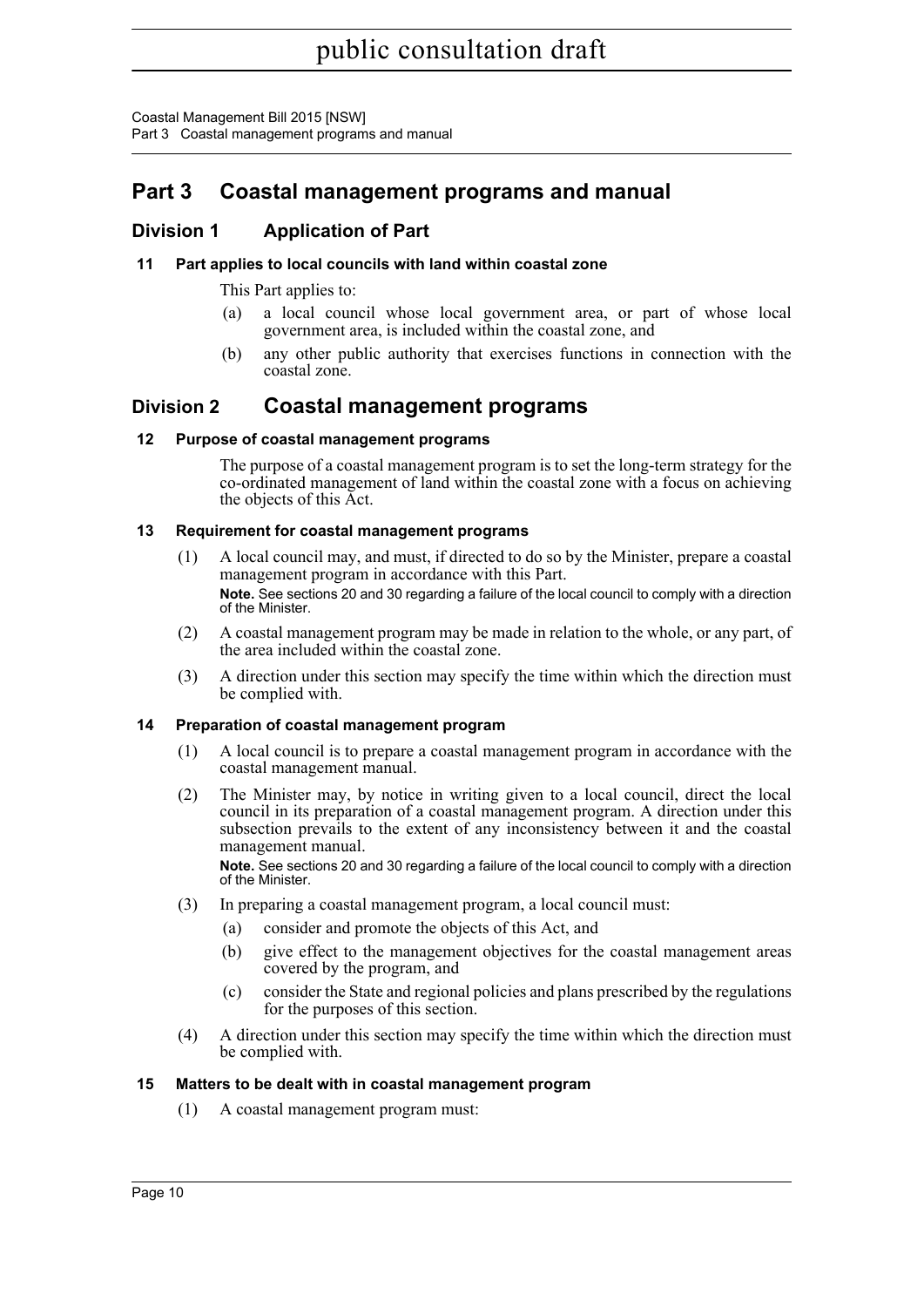Coastal Management Bill 2015 [NSW] Part 3 Coastal management programs and manual

- (a) identify the coastal management issues affecting the areas to which the program is to apply, which in a coastal vulnerability area must include existing and potential risks to development and human life associated with coastal hazards, and
- (b) identify the actions required to address those coastal management issues in an integrated and strategic manner, which in a coastal vulnerability area must include actions for avoiding, managing or reducing risks from coastal hazards, and
- (c) identify how and when those actions are to be implemented, including those to be implemented by local councils under Chapter 13 of the *Local Government Act 1993*, those to be implemented under environmental planning instruments and development control plans under the *Environmental Planning and Assessment Act 1979* and those to be implemented by public authorities (other than the local council), and
- (d) identify the costs of those actions and proposed cost-sharing arrangements and other viable funding mechanisms for those actions to ensure the delivery of those actions is consistent with the timing for their implementation under the coastal management program, and
- (e) if the local council has land identified as a coastal vulnerability area within its local government area and beach erosion is occurring on that land, a coastal erosion emergency action subplan.
- (2) A coastal management program may also include other matters as may be authorised or permitted by the coastal management manual.
- (3) A *coastal erosion emergency action subplan* is a plan that outlines the roles and responsibilities of all public authorities (including the local council) in response to emergencies immediately preceding or during periods of beach erosion, where the beach erosion occurs through storm activity or an extreme or irregular event, including the carrying out of works for the protection of property affected or likely to be affected by beach erosion.
- (4) A coastal management program must not include the following:
	- (a) matters dealt with in any plan made under the *State Emergency and Rescue Management Act 1989* in relation to the response to emergencies,
	- (b) proposed actions or activities to be carried out by any public authority or relating to any land or other assets owned or managed by a public authority, unless the public authority has agreed to the inclusion of those proposed actions or activities in the plan.

### <span id="page-16-0"></span>**16 Consultation**

- (1) Before adopting a coastal management program, a local council must consult on the draft program with:
	- (a) the community, and
	- (b) if the local council's local government area contains land within the coastal vulnerability area, any local council whose local government area contains land within the same coastal sediment compartment (as specified in Schedule 1), and
	- (c) other public authorities if the coastal management program:
		- (i) proposes actions or activities to be carried out by that public authority, or
		- (ii) proposes specific emergency actions or activities to be carried out by a public authority under the coastal erosion emergency action subplan, or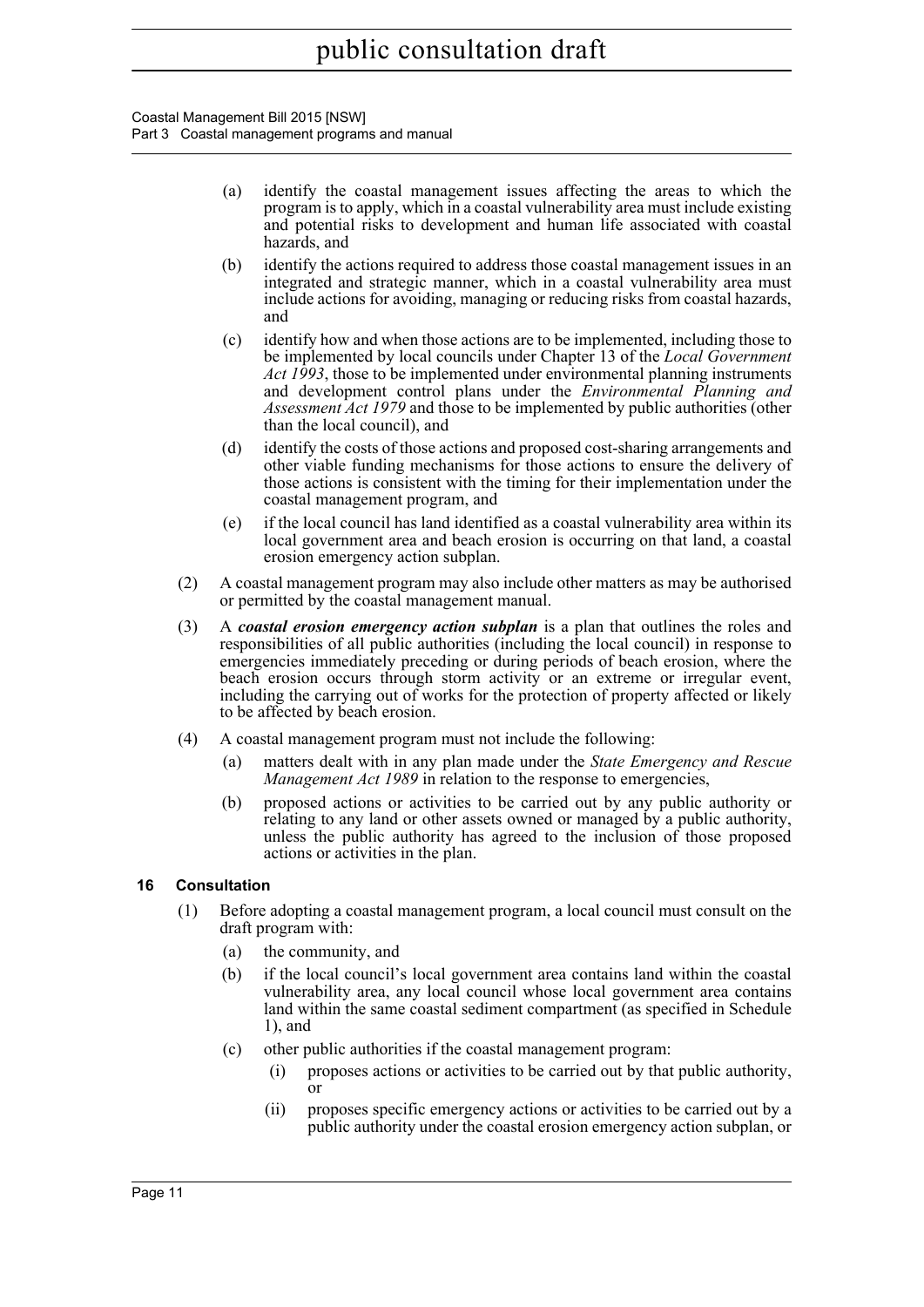Coastal Management Bill 2015 [NSW] Part 3 Coastal management programs and manual

- (iii) relates to, affects or impacts on any land or assets owned or managed by that public authority.
- (2) Consultation under this section is to be undertaken in accordance with the relevant provisions of the coastal management manual.
- (3) A failure to comply with this section does not invalidate a coastal management program.
- (4) The regulations may amend Schedule 1.

#### <span id="page-17-0"></span>**17 Certification, adoption and gazettal of coastal management program**

- (1) A local council may submit a draft coastal management program to the Minister for certification under this section.
- (2) The Minister may certify, or refuse to certify, that the draft coastal management program submitted to the Minister has been prepared in accordance with the requirements of this Part and the coastal management manual.
- (3) A local council may, after the coastal management program has been certified, adopt the coastal management program and publish it in the Gazette.
- (4) A coastal management program takes effect on the date on which it is published in the Gazette or, if a later date is specified in the plan for its commencement, on the later date so specified.

**Note.** Section 733 (2) of the *Local Government Act 1993* provides that a local council does not incur any liability in respect of:

- (a) any advice furnished in good faith by the council relating to the likelihood of any land in the coastal zone being affected by a coastline hazard (as described in the coastal management manual) or the nature or extent of any such hazard, or
- (b) anything done or omitted to be done in good faith by the council in so far as it relates to the likelihood of land being so affected.

Also, section 733 (4) (b) provides that a council is, unless the contrary is proved, taken to have acted in good faith for the purposes of this section if the advice was furnished, or the thing was done or omitted to be done in accordance with the principles and mandatory requirements set out in the coastal management manual.

#### <span id="page-17-1"></span>**18 Review, amendment and replacement of coastal management programs**

- (1) A local council is to ensure that its coastal management program is reviewed at least once every 10 years. The review is to be undertaken in accordance with the coastal management manual.
- (2) A coastal management program may, at any time, be amended (in whole or in part) by another coastal management program.
- (3) A coastal management program may, at any time, be replaced by another coastal management program.
- (4) Following a review, a local council may, by notice published in the Gazette, repeal a coastal management program.

### <span id="page-17-2"></span>**19 Availability of coastal management programs**

- (1) A copy of a coastal management program must be available for inspection by the public without charge at the office of the local council during ordinary office hours.
- (2) A copy of a coastal management program must be available for public inspection on the website of the local council within 7 days of its publication in the Gazette.

### <span id="page-17-3"></span>**20 Minister to prepare coastal management programs in certain circumstances**

(1) If: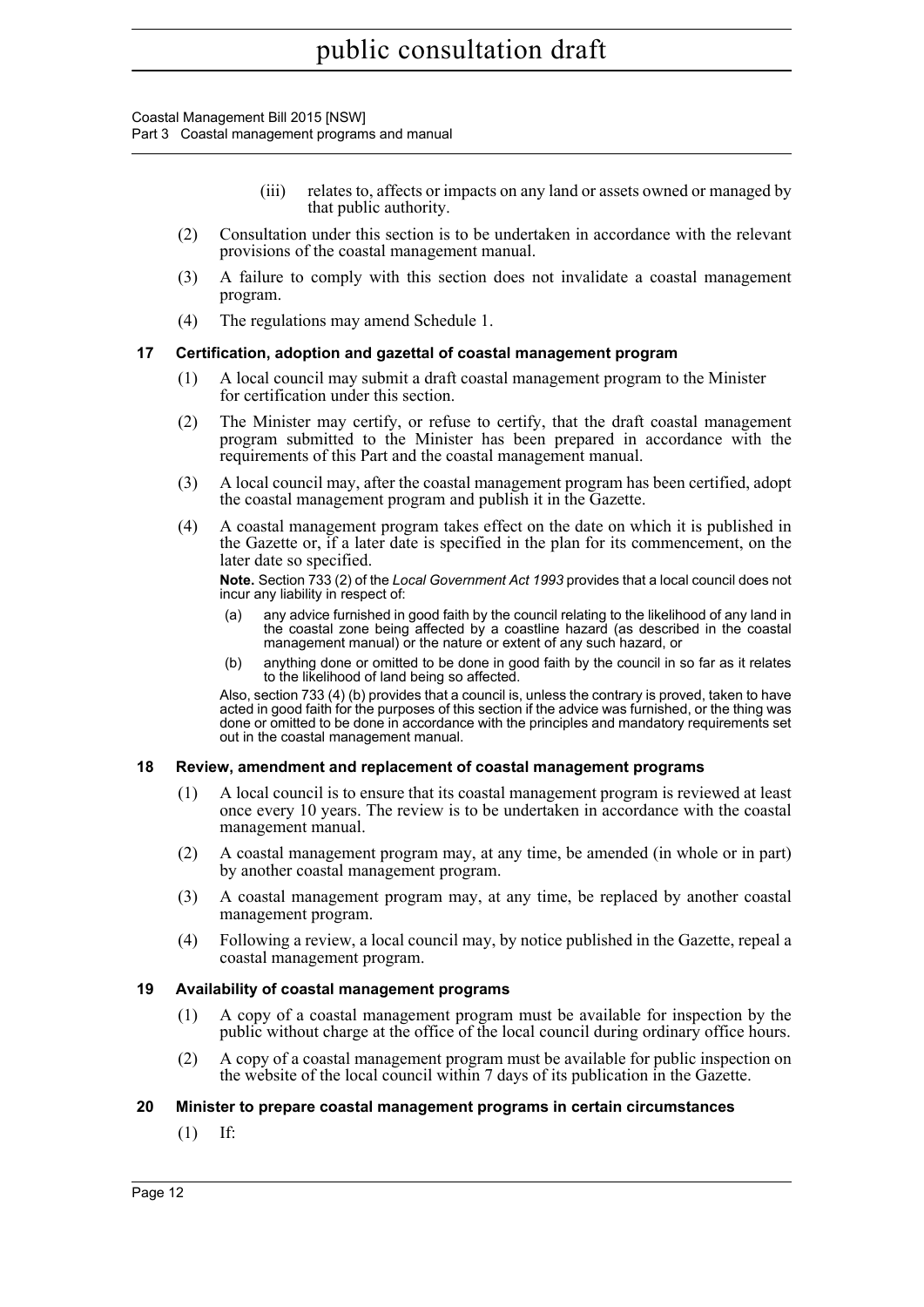Coastal Management Bill 2015 [NSW] Part 3 Coastal management programs and manual

- (a) a local council has failed to comply with a direction under this Part, or
- (b) the Minister has refused to certify a draft coastal management program under section 17,

the Minister may prepare and adopt a coastal management program for the local council as if the Minister were the local council.

- (2) The provisions of this Part apply, subject to the regulations, with all necessary modifications to the Minister in the preparation and adoption of the coastal management program.
- (3) A coastal management program certified by the Minister and adopted under this section is taken to have been adopted by the local council in accordance with this Part.
- (4) The Minister is to seek the advice of the NSW Coastal Council in the preparation and adoption of a coastal management program under this section.
- (5) The local council is to co-operate with the Minister in the preparation and adoption of the coastal management program.
- (6) The Minister may, by notice in writing given to a local council, require the local council to provide it with such information or records (or both) as the notice requires in connection with the preparation and adoption of the coastal management program.
- (7) A local council is to comply with a notice given under this section.
- (8) The Minister may recover from the local council concerned the costs of the Minister in carrying out functions under this section as a debt in any court of competent jurisdiction.
- (9) Nothing in this section prevents the Minister from reporting any failure by a local council to comply with a direction under section  $13(1)$  or  $14(2)$  to the Minister administering the *Local Government Act 1993* in accordance with section 30.

### <span id="page-18-0"></span>**Division 3 Coastal management manual**

### <span id="page-18-1"></span>**21 Coastal management manual**

- (1) The Minister is to publish a coastal management manual for the purposes of this Act.
- (2) The manual is to impose mandatory requirements and provide guidance in connection with the preparation, development, adoption, amendment, and review of, and the contents of, coastal management programs.
- (3) In particular (but without limiting subsection (2)), the manual is to include the following:
	- (a) information to assist local councils addressing the requirements for the preparation of coastal management programs set out in this Part,
	- (b) a risk management process that local councils are to follow when preparing their coastal management programs, including a process of identifying and assessing risks to environmental, social and economic values and benefits and evaluating and selecting management actions to address those risks,
	- (c) technical information and guidance on matters such as hazard mapping, ecological health, cost benefit analysis and implementation and funding tools to support local councils in undertaking that process,
	- (d) requirements relating to the consultation that must be undertaken in connection with the preparation, development or review of coastal management programs,
	- (e) information on the preparation of coastal erosion emergency action subplans,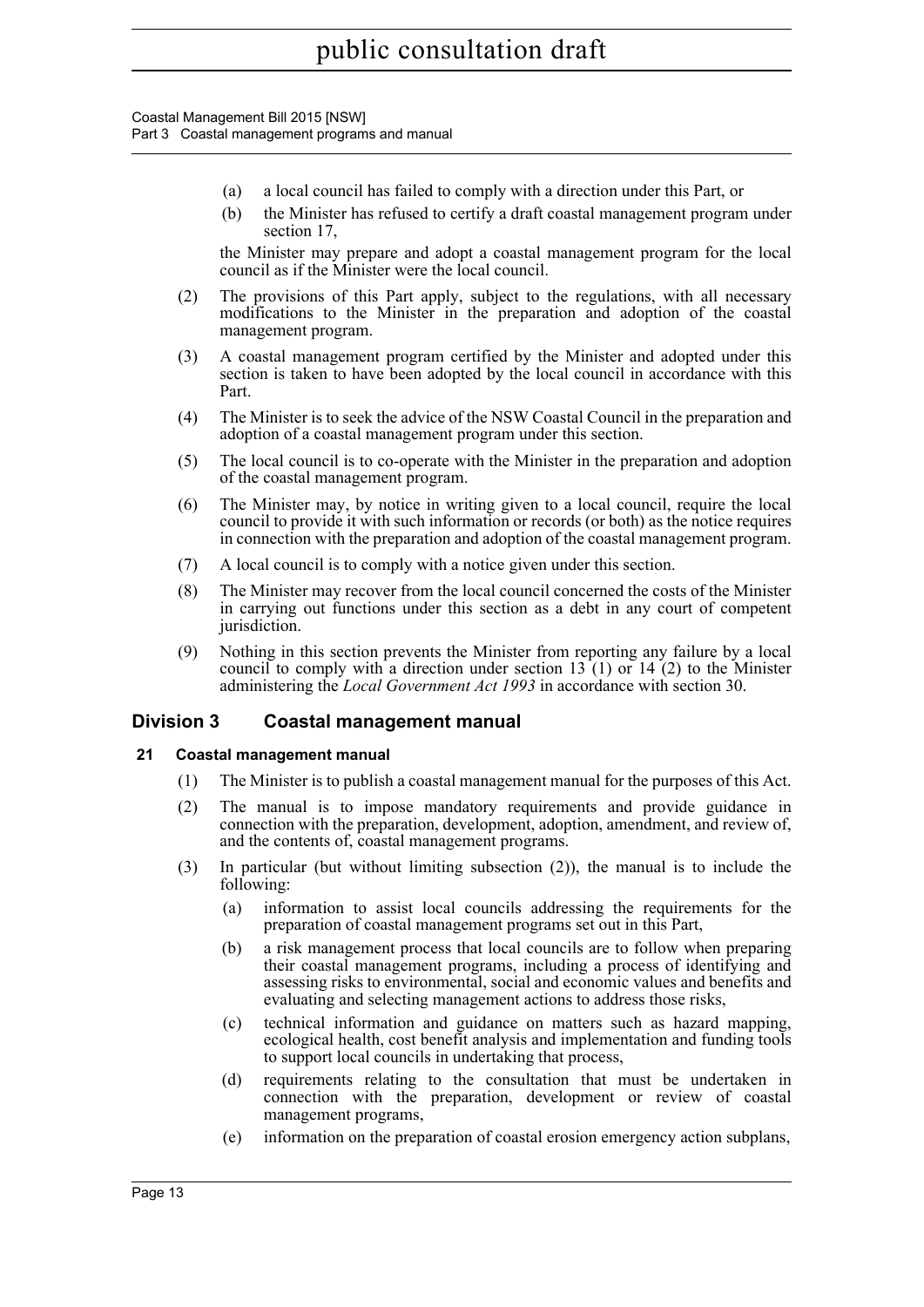Coastal Management Bill 2015 [NSW] Part 3 Coastal management programs and manual

- (f) information on the role of the Minister, public authorities and the NSW Coastal Council in relation to the preparation, development and review of coastal management programs,
- (g) guidance regarding the local council's integration of its coastal management program with its integrated planning and reporting framework obligations under the *Local Government Act 1993*.
- (4) The Minister may review and amend the manual from time to time.
- (5) The Minister is to ensure that the manual (and any amendment of the manual) is published in the Gazette.
- (6) A copy of the manual must be available for public inspection without charge:
	- (a) on the websites of the Department and of the Office of Environment and Heritage, and
	- (b) at the office of the Department and the Office of Environment and Heritage during ordinary office hours.
- (7) In this section, *integrated planning and reporting framework obligations* means obligations relating to the preparation, development and review of, and the contents of, community strategic plans, resourcing strategies, delivery programs, operational plans, community engagement strategies, annual reports and state of the environment reports of local councils under Chapter 13 of the *Local Government Act 1993*.

## <span id="page-19-0"></span>**Division 4 Obligations of local councils and other public authorities**

#### <span id="page-19-1"></span>**22 Implementation of coastal management program by local councils**

- (1) A local council is to give effect to its coastal management program and, in doing so, is to have regard to the objects of this Act.
- (2) In particular, without limiting subsection (1), a local council is to give effect to its coastal management program in:
	- (a) the preparation, development and review of, and the contents of, the plans, strategies, programs and reports to which Part 2 of Chapter 13 of the *Local Government Act 1993* applies, and
	- (b) the preparation of planning proposals and development control plans under the *Environmental Planning and Assessment Act 1979*.

#### <span id="page-19-2"></span>**23 Other public authorities to have regard to coastal management program and coastal management manual**

- (1) Public authorities (other than local councils) are to have regard to coastal management programs to the extent that those programs are relevant to the exercise of their functions.
- (2) In particular, those public authorities are to have regard to relevant coastal management programs and the coastal management manual in the preparation, development and review of, and the contents of, any plans of management that those public authorities are required to produce and, in doing so, are to have regard to the objects of the Act.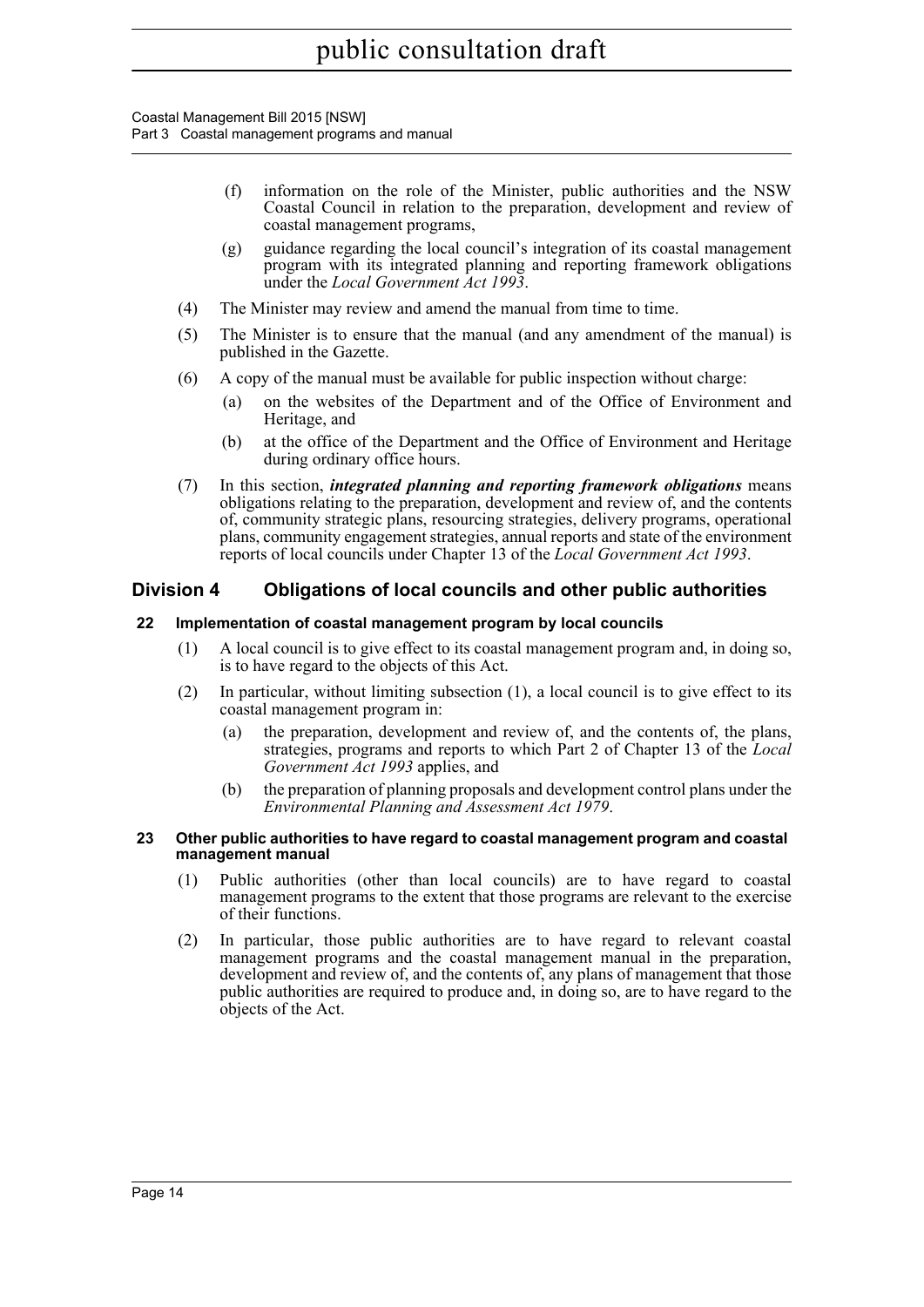Coastal Management Bill 2015 [NSW] Part 4 NSW Coastal Council

# <span id="page-20-0"></span>**Part 4 NSW Coastal Council**

## <span id="page-20-1"></span>**24 Establishment of NSW Coastal Council**

- (1) There is established a NSW Coastal Council.
- (2) The NSW Coastal Council is to consist of at least 3 and not more than 7 members appointed by the Minister.
- (3) The members of the NSW Coastal Council must have expertise in one or more of the following fields:
	- (a) coastal physical sciences, including geomorphology,
	- (b) coastal engineering,
	- (c) coastal land use planning,
	- (d) coastal ecology,
	- (e) social science,
	- (f) economics,
	- (g) local government management.
- (4) One member of the NSW Coastal Council is to be appointed by the Minister on the nomination of the Minister administering the *Marine Estate Management Act 2014*. That member is to have expertise in one or more of the fields set out in subsection (3).
- (5) In appointing a member, the Minister is to have regard to the need to have a range of expertise represented among the NSW Coastal Council's members.
- (6) The Minister, after consulting Local Government NSW, is to appoint one of the members of the NSW Coastal Council as the Chairperson of the Council.
- (7) Schedule 2 deals with the constitution and procedure of the NSW Coastal Council.

### <span id="page-20-2"></span>**25 Functions of NSW Coastal Council**

- (1) The NSW Coastal Council has the following functions:
	- (a) to provide advice to the Minister on any matter referred to the Council by the Minister relating to the following:
		- (i) the Minister's functions under this Act,
		- (ii) the compliance by local councils with management objectives and the coastal management manual in preparing and reviewing coastal management programs,
		- (iii) performance audits of local councils' coastal management programs,
	- (b) at the request of the Minister, to provide advice to another public authority on any matter referred to the Council by the Minister relating to coastal management issues,
	- (c) any other function conferred or imposed on it by or under this Act.
- (2) In exercising its functions, the NSW Coastal Council:
	- (a) is to have regard to the objects of this Act, and
	- (b) may seek independent expert advice on technical, scientific, legal and policy matters.

### <span id="page-20-3"></span>**26 Performance audit of implementation of coastal management programs**

(1) The NSW Coastal Council, at the request of the Minister, is to conduct a performance audit of the implementation of a coastal management program of a local council.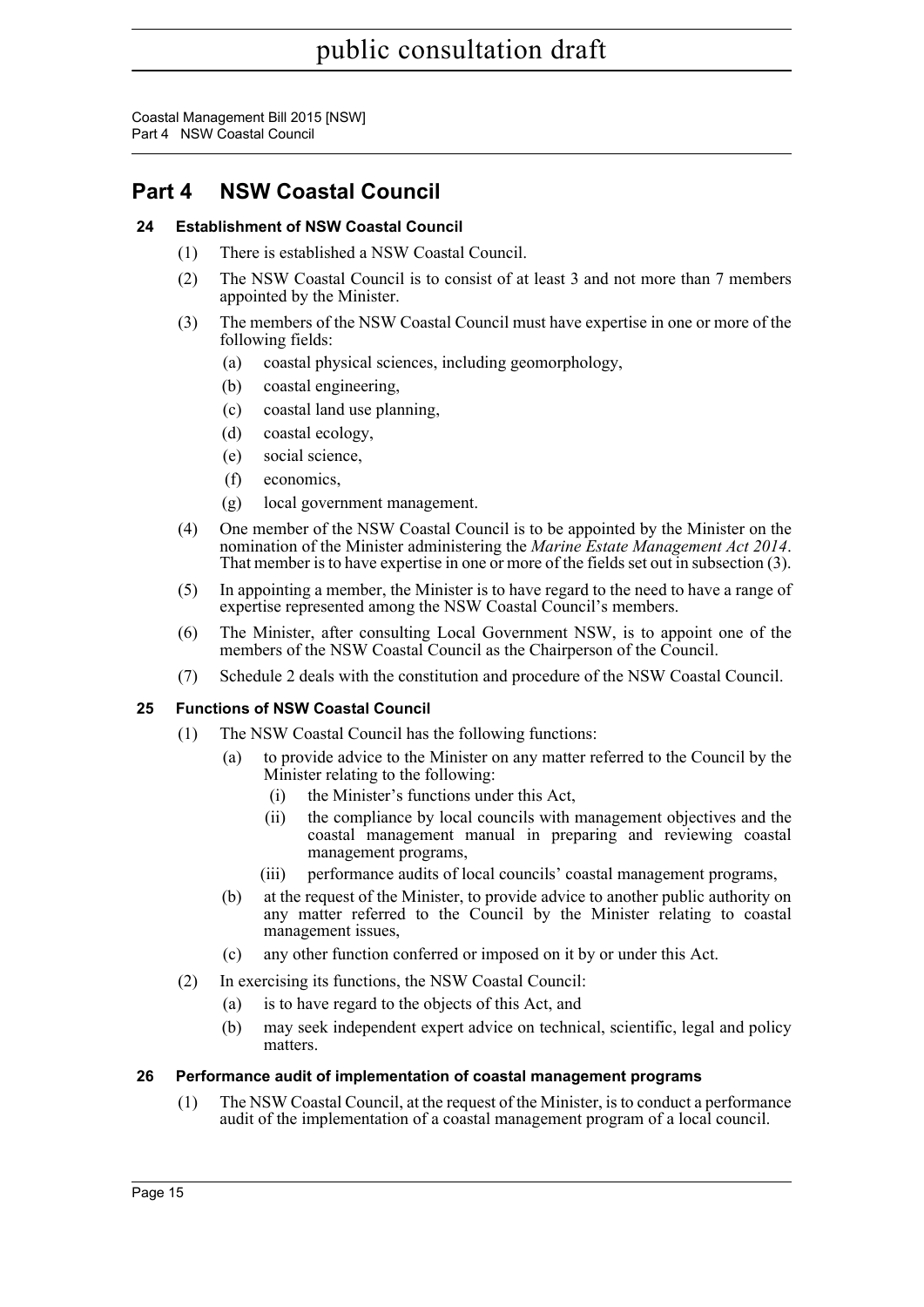Coastal Management Bill 2015 [NSW] Part 4 NSW Coastal Council

- (2) The purpose of the performance audit is:
	- (a) to determine whether a local council is effectively implementing its coastal management program, and
	- (b) to identify opportunities for local council capacity building.
- (3) The NSW Coastal Council may, by notice in writing given to a local council, require the local council to provide it with such information or records (or both) as the notice requires in connection with a performance audit.
- (4) A local council is to comply with a notice given under this section.
- (5) The NSW Coastal Council is, at the conclusion of the performance audit, to provide the Minister with a report.
- (6) If the NSW Coastal Council is of the opinion that the local council is not complying with its coastal management program to a significant extent, the NSW Coastal Council may make recommendations to the Minister on appropriate remedial actions to be taken, including that the Minister refer the matter to the Minister administering the *Local Government Act 1993* for further consideration.
- (7) The regulations may make provision for or with respect to performance audits under this section.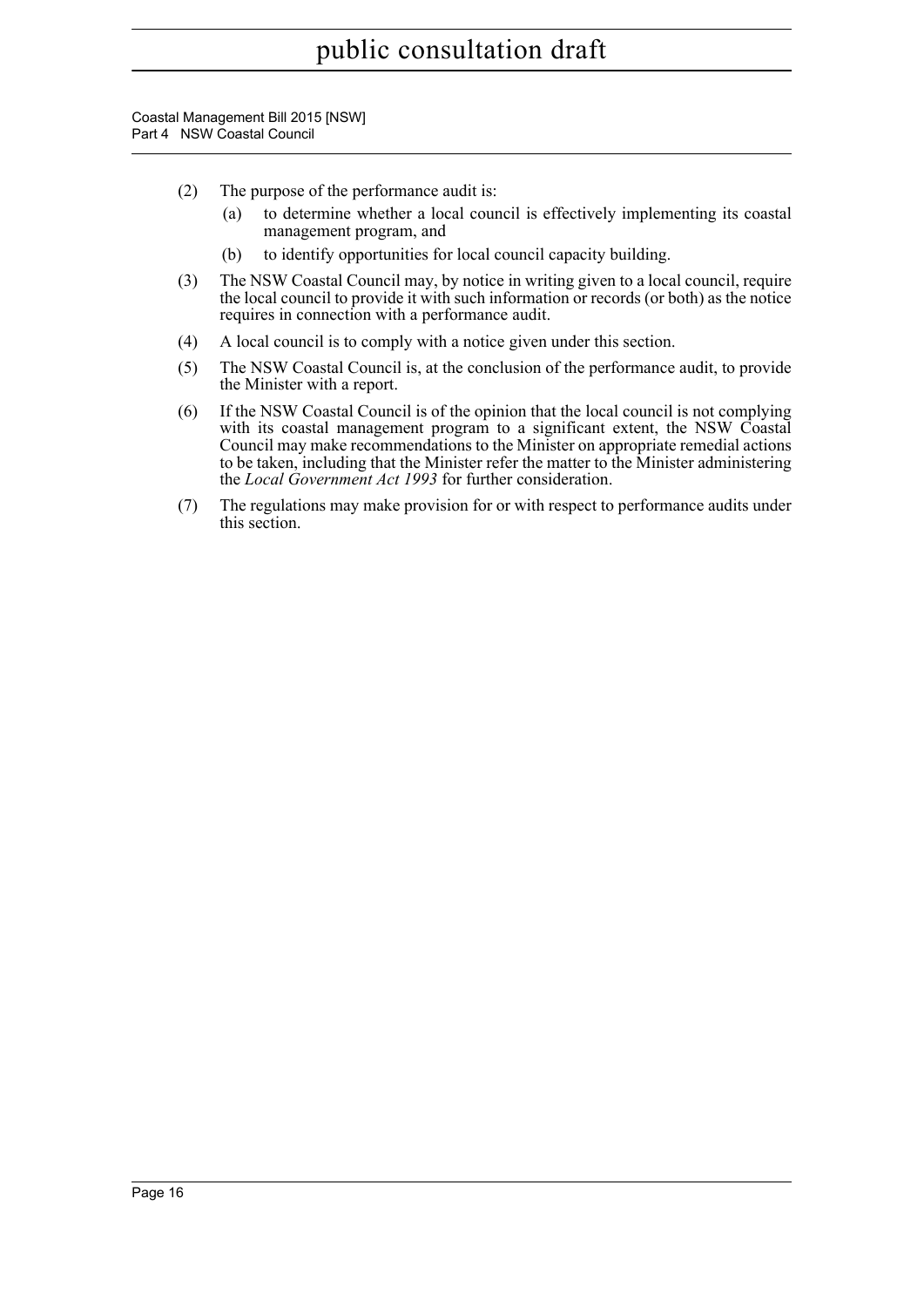Coastal Management Bill 2015 [NSW] Part 5 Miscellaneous

# <span id="page-22-0"></span>**Part 5 Miscellaneous**

### <span id="page-22-1"></span>**27 Granting of development consent relating to coastal protection works**

Development consent must not be granted under the *Environmental Planning and Assessment Act 1979* to development for the purpose of coastal protection works, unless the consent authority is satisfied that the works will not, over the life of the works:

- (a) unreasonably limit or be likely to unreasonably limit public access to or the use of a beach or headland, or
- (b) pose or be likely to pose a threat to public safety.

**Note.** Section 80A (6) of the *Environmental Planning and Assessment Act 1979* provides that a development consent may be granted subject to a condition, or a consent authority may enter into an agreement with an applicant, that the applicant must provide security for the payment of the cost of making good any damage caused to any property of the consent authority as a consequence of the doing of anything to which the consent relates.

### <span id="page-22-2"></span>**28 Modification of doctrine of erosion and accretion**

- (1) This section applies to land:
	- (a) which is within the coastal zone, or which adjoins the tidal waters of Sydney Harbour or Botany Bay, or their tributaries, and
	- (b) a boundary (*the water boundary*) of which is defined or otherwise determined by reference to a mean high water mark.
- (2) A court has no jurisdiction to make a declaration concerning a water boundary that would increase the area of land to the landward side of the water boundary if:
	- (a) a perceived trend by way of accretion is not likely to be indefinitely sustained by natural means, or
	- (b) as a consequence of making such a declaration, public access to a beach, headland or waterway will, or is likely to be, restricted or denied.
- (3) The Registrar-General has no power under Part 14A of the *Real Property Act 1900* to make a determination concerning a water boundary that would increase the area of land to the landward side of the water boundary.
- (4) The Minister administering the *Crown Lands Act 1989* (or a person authorised by that Minister) has no power under Division 5 of Part 2 of the *Surveying and Spatial Information Regulation 2012* (or any regulation made by way of replacement, or in substitution, for that Regulation) to approve a determination concerning a water boundary that would increase the area of land to the landward side of the water boundary if:
	- (a) a perceived trend by way of accretion is not likely to be indefinitely sustained by natural means, or
	- (b) as a consequence of making such a determination, public access to a beach, headland or waterway will, or is likely to be, restricted or denied.

### <span id="page-22-3"></span>**29 Protection of exercise of certain functions from invalidity and inconsistency**

- (1) Section 22:
	- (a) does not render the exercise of a function invalid because:
		- (i) it did not give effect to a coastal management program or was made without regard the objects of this Act, or
		- (ii) it is inconsistent with achieving the outcomes of a coastal management program, and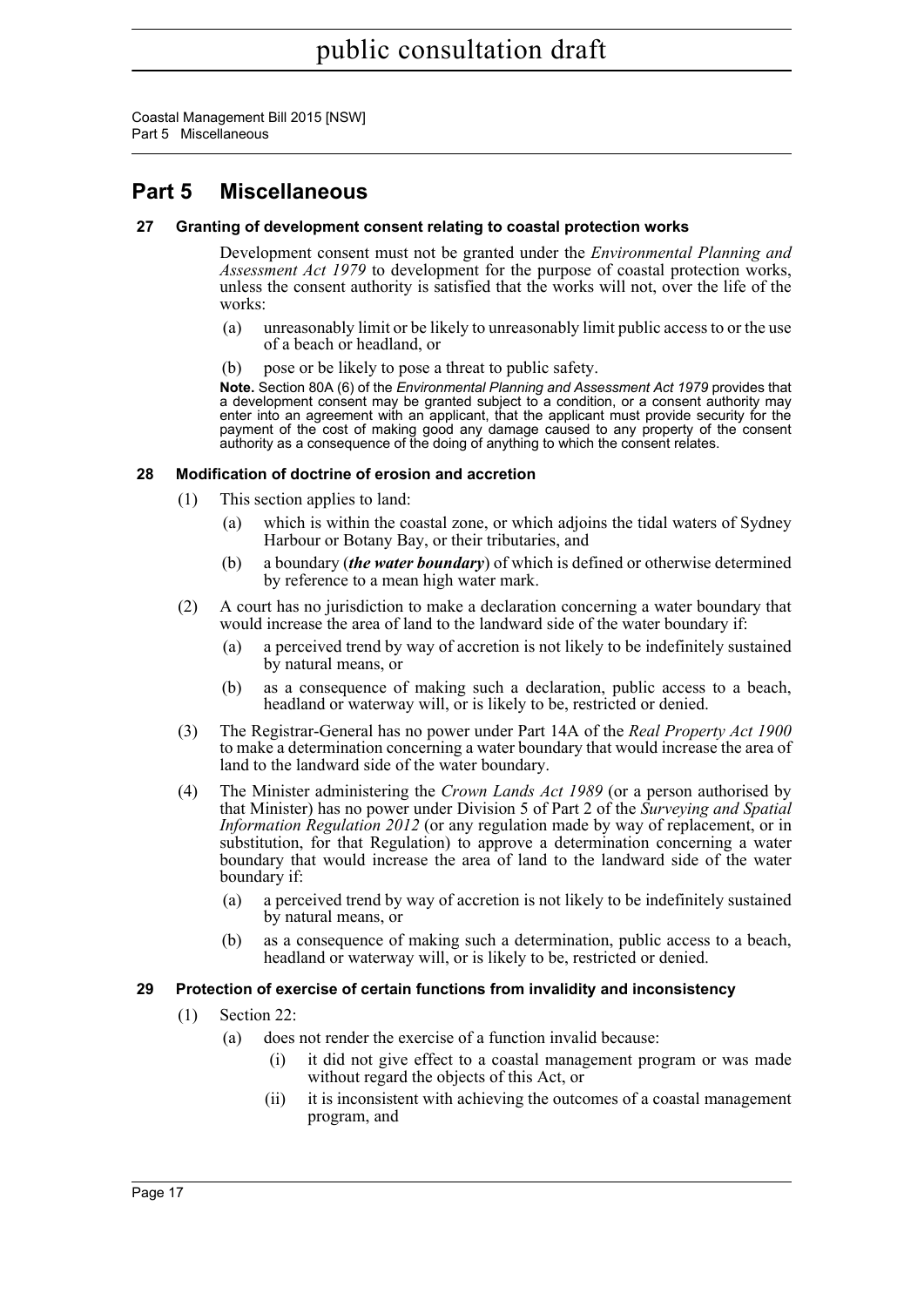Coastal Management Bill 2015 [NSW] Part 5 Miscellaneous

- (b) does not require or authorise action that is inconsistent with any statutory or other legal obligation of a local council.
- (2) Section 23:
	- (a) does not render the exercise of a function invalid because it was made without regard to a coastal management program, the coastal management manual or the objects of this Act, and
	- (b) does not require or authorise action that is inconsistent with any statutory or other legal obligation of a Minister or a public authority.

### <span id="page-23-0"></span>**30 Minister to report failures to comply with directions to Local Government Minister**

- (1) The Minister administering this Act may:
	- (a) report any failure by a local council to comply with a direction under section 13 (1) or 14 (2) to the Minister administering the *Local Government Act 1993*, and
	- (b) cause a copy of the report to be published on the website of the Department.
- (2) The Minister administering the *Local Government Act 1993* may consider any such report in determining whether to take action in relation to the local council, including, but not limited to, action under Part 6 (Performance management) or Part 7 (Temporary suspension of council) of Chapter 13 of that Act.

### <span id="page-23-1"></span>**31 Regulations**

- (1) The Governor may make regulations, not inconsistent with this Act, for or with respect to any matter that by this Act is required or permitted to be prescribed or that is necessary or convenient to be prescribed for carrying out or giving effect to this Act.
- (2) In particular, regulations may be made for or with respect to the mapping coastal management areas.

### <span id="page-23-2"></span>**32 Delegation**

The Minister may delegate the exercise of any function of the Minister under this Act (other than this power of delegation) to:

- (a) any person employed in a Public Service agency responsible to the Minister, or
- (b) any person or body, or any class of persons of bodies, authorised for the purposes of this section by the regulations.

### <span id="page-23-3"></span>**33 Review of Act**

- (1) The Minister is to review this Act to determine whether the policy objectives of the Act remain valid and whether the terms of the Act remain appropriate for securing those objectives.
- (2) The review is to be undertaken as soon as possible after the period of 5 years from the date of assent to this Act.
- (3) A report on the outcome of the review is to be tabled in each House of Parliament within 12 months after the end of the period of 5 years.

### <span id="page-23-4"></span>**34 Act to bind Crown**

This Act binds the Crown in right of New South Wales and, in so far as the legislative power of the Parliament of New South Wales permits, the Crown in all its other capacities.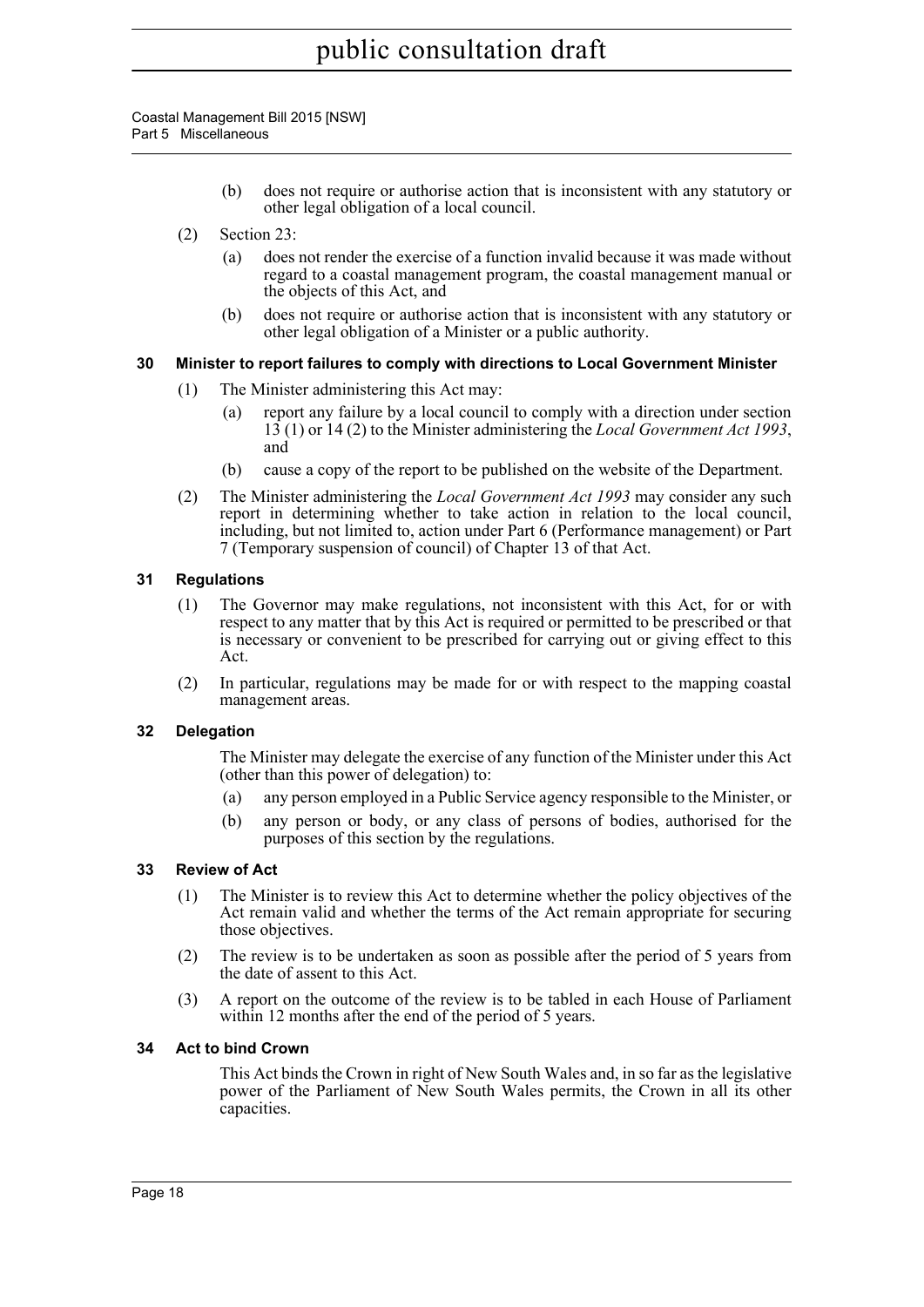Coastal Management Bill 2015 [NSW] Part 5 Miscellaneous

## <span id="page-24-0"></span>**35 Repeal**

The *Coastal Protection Act 1979* and the *Coastal Protection Regulation 2011* are repealed.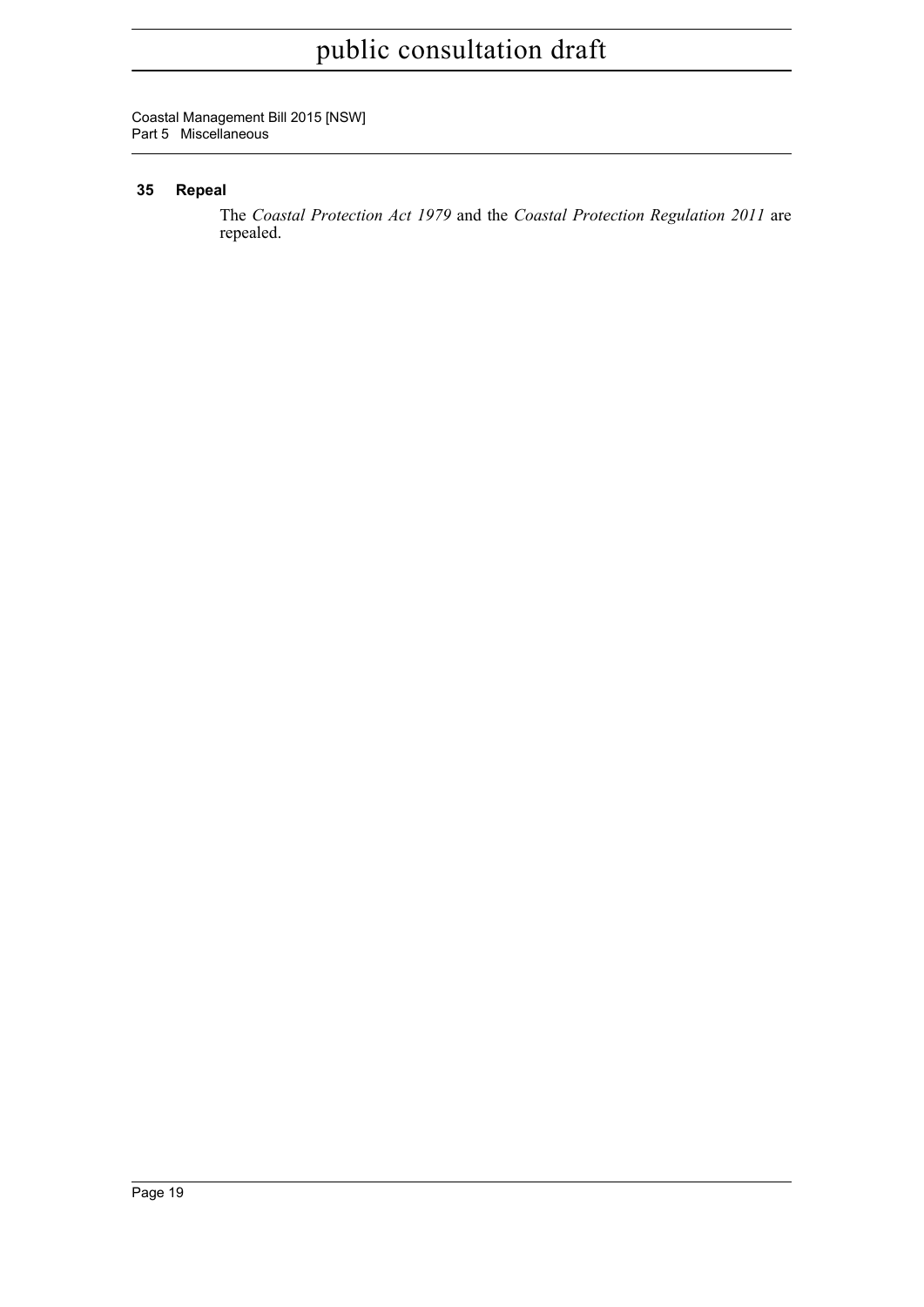Coastal Management Bill 2015 [NSW] Schedule 1 Local government areas and coastal sediment compartments

## <span id="page-25-0"></span>**Schedule 1 Local government areas and coastal sediment compartments**

(Section 16 (1) (b))

**Note.** Some of the coastal sediment compartments in this Table do not extend beyond a single local government area.

| <b>Coastal sediment compartment</b> | <b>Local government areas</b>                                      |
|-------------------------------------|--------------------------------------------------------------------|
| Point Danger-Cape Byron             | Tweed, Byron                                                       |
| Cape Byron-Richmond River           | Byron, Ballina                                                     |
| <b>Broadwater</b>                   | Ballina, Richmond Valley                                           |
| Bundjalung                          | Richmond Valley, Clarence Valley                                   |
| Yuraygir                            | Clarence Valley                                                    |
| Wooli-Coffs Coast                   | Clarence Valley, Coffs Harbour City                                |
| Coffs Harbour Coast                 | Coffs Harbour City                                                 |
| Coffs-Nambucca                      | Coffs Harbour City, Bellingen, Nambucca                            |
| Nambucca-South West Rocks           | Nambucca, Kempsey                                                  |
| South West Rocks-Port Macquarie     | Kempsey, Port Macquarie-Hastings                                   |
| Tacking Point-Crowdy Head           | Port Macquarie-Hastings, Greater Taree City                        |
| Crowdy-Black Heads                  | Greater Taree City                                                 |
| Black Head-Cape Hawke               | Greater Taree City, Great Lakes                                    |
| Cape Hawke-Seal Rocks               | <b>Great Lakes</b>                                                 |
| <b>Myall Lakes Coast</b>            | <b>Great Lakes</b>                                                 |
| Port Stephens                       | Great Lakes, Port Stephens                                         |
| Anna Bay                            | Port Stephens                                                      |
| <b>Stockton Bight</b>               | Port Stephens, Newcastle City                                      |
| Newcastle Coast                     | Newcastle City, Lake Macquarie City, Wyong                         |
| Central Coast                       | Wyong, Gosford City                                                |
| Broken Bay                          | Gosford City                                                       |
| Sydney Northern Beaches             | Pittwater, Warringah, Manly                                        |
| Sydney Harbour                      | Manly, Woollahra                                                   |
| <b>Sydney Eastern Beaches</b>       | Woollahra, Waverley, Randwick City                                 |
| Botany Bay, Bate Bay & Port Hacking | Randwick City, Botany Bay City, Rockdale City,<br>Sutherland Shire |
| Illawarra Coast (North)             | Sutherland Shire, Wollongong City                                  |
| Wollongong                          | <b>Wollongong City</b>                                             |
| Illawarra Coast (South)             | Wollongong City, Shellharbour City                                 |
| Kiama Coast                         | Shellharbour City, Kiama                                           |
| Shoalhaven River                    | Kiama, Shoalhaven City                                             |
| Beecroft Peninsula                  | Shoalhaven City                                                    |
|                                     |                                                                    |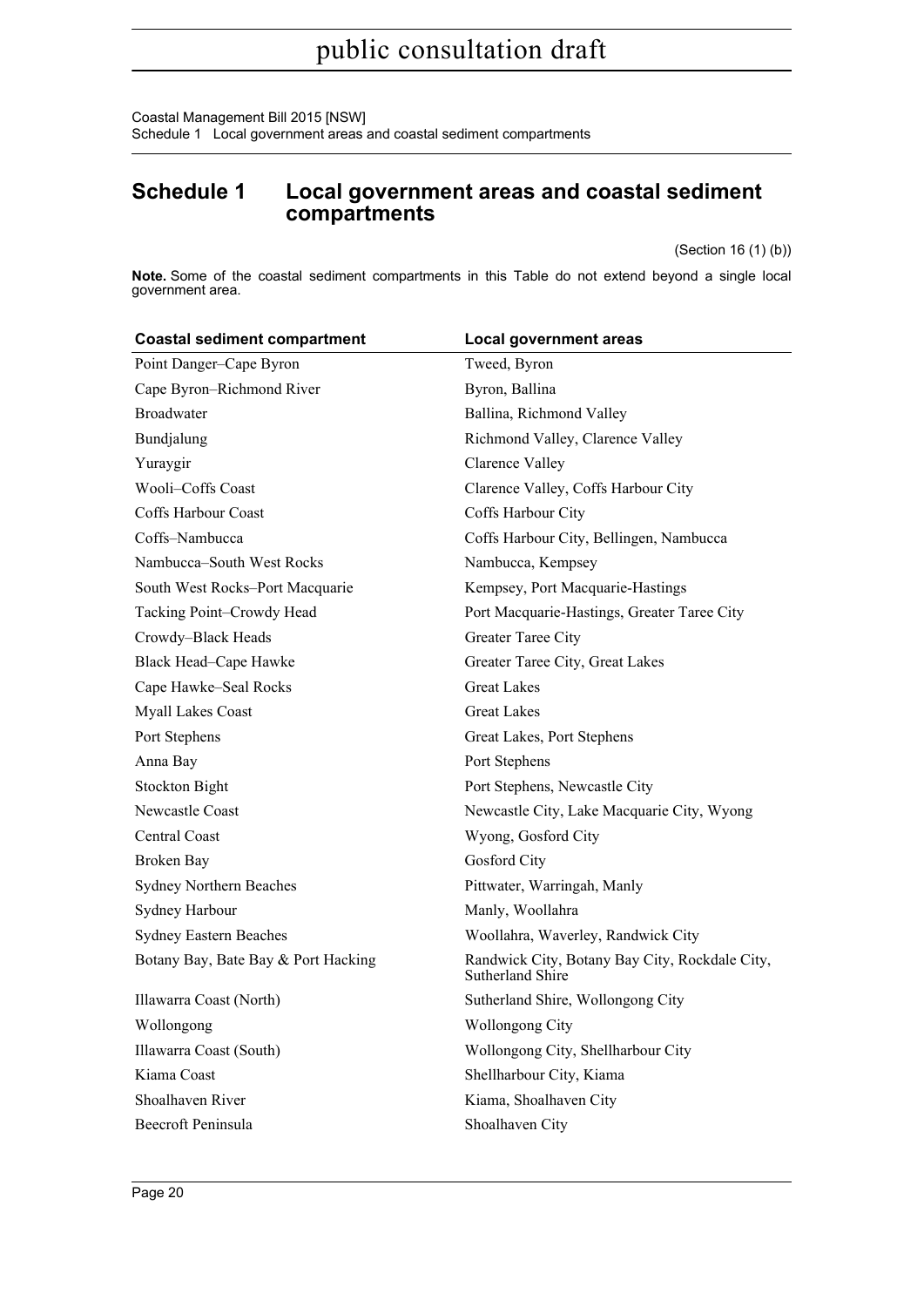#### Coastal Management Bill 2015 [NSW] Schedule 1 Local government areas and coastal sediment compartments

| <b>Coastal sediment compartment</b> | <b>Local government areas</b> |
|-------------------------------------|-------------------------------|
| Jervis Bay                          | Shoalhaven City               |
| St Georges Head                     | Shoalhaven City               |
| Wreck Bay                           | Shoalhaven City               |
| Bendalong-Ulladulla                 | Shoalhaven City               |
| Warden Head To Beagle Bay           | Shoalhaven City, Eurobodalla  |
| Wasp Head To Three Islet Point      | Eurobodalla                   |
| Batemans Bay                        | Eurobodalla                   |
| Mosquito Bay–Bingie Bingie Point    | Eurobodalla                   |
| Bingie Bingie–Cape Dromedary        | Eurobodalla                   |
| Cape Dromedary-Goalen Head          | Eurobodalla, Bega Valley      |
| Goalen Head To Tathra               | Bega Valley                   |
| Tathra–Worang Point                 | Bega Valley                   |
| <b>Twofold Bay</b>                  | Bega Valley                   |
| Cape To Cape                        | Bega Valley                   |
| Disaster Bay                        | Bega Valley                   |
| Nadgee Coast                        | Bega Valley                   |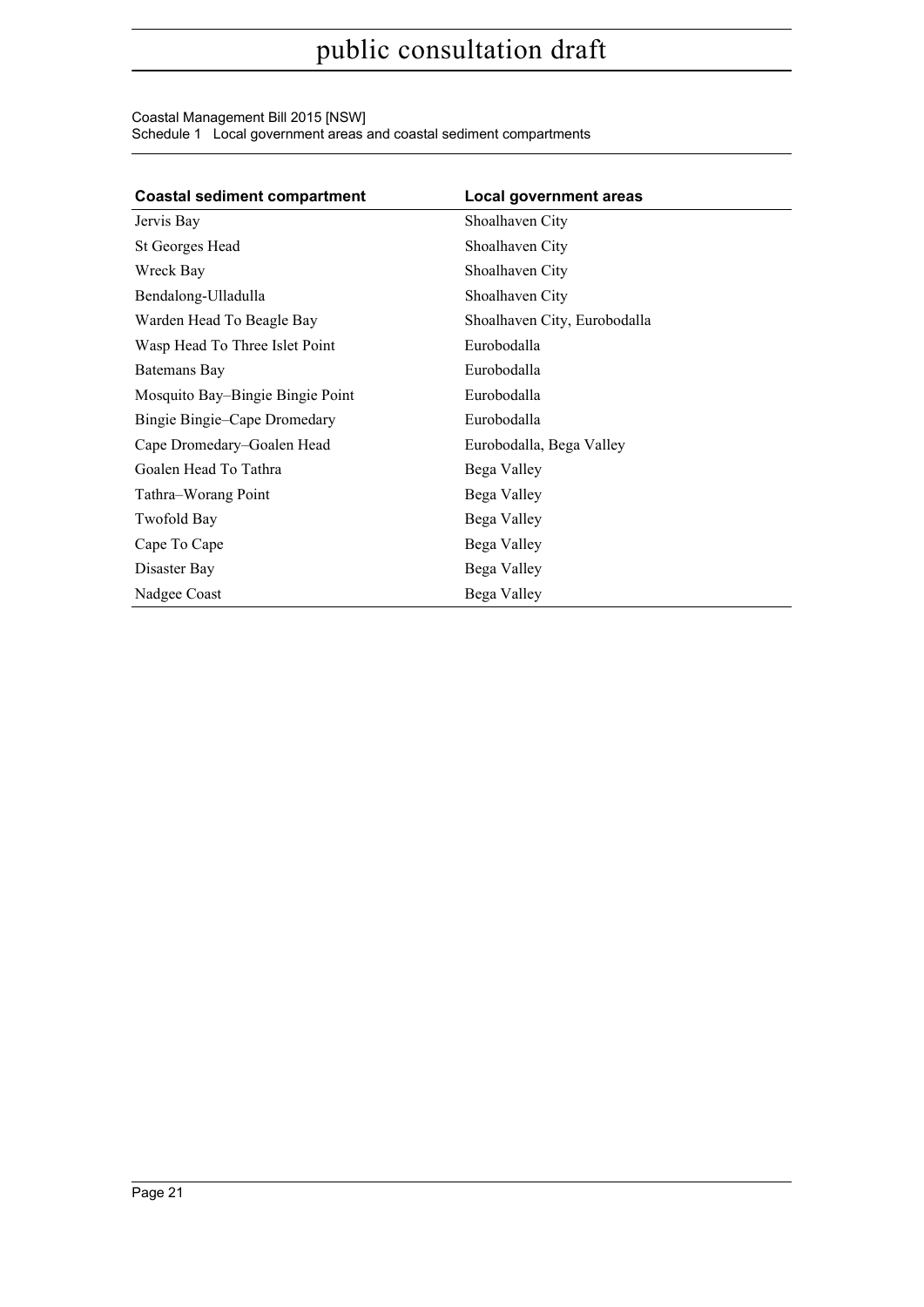Coastal Management Bill 2015 [NSW] Schedule 2 Constitution and procedure of NSW Coastal Council

## <span id="page-27-0"></span>**Schedule 2 Constitution and procedure of NSW Coastal Council**

(Section 24 (7))

## **Part 1 General**

### **1 Definitions**

In this Schedule:

*appointed member* means a person who is appointed by the Minister as a member of the Council.

*Chairperson* means the Chairperson of the Council.

*Council* means the NSW Coastal Council.

*member* means any member of the Council.

# **Part 2 Constitution**

### **2 Terms of office of members**

Subject to this Schedule and the regulations, an appointed member holds office for such period (not exceeding 3 years) as is specified in the member's instrument of appointment, but is eligible (if otherwise qualified) for re-appointment.

### **3 Part-time appointments**

Appointed members hold office as part-time members.

### **4 Remuneration**

An appointed member is entitled to be paid such remuneration (including travelling and subsistence allowances) as the Minister may from time to time determine in respect of the member.

### **5 Vacancy in office of member**

- (1) The office of an appointed member becomes vacant if the member:
	- (a) dies, or
	- (b) completes a term of office and is not re-appointed, or
	- (c) resigns the office by instrument in writing addressed to the Minister, or
	- (d) is removed from office by the Minister under this clause, or
	- (e) is absent from 3 consecutive meetings of the Council of which reasonable notice has been given to the member personally or by post, except on leave granted by the Minister or unless the member is excused by the Minister for having been absent from those meetings, or
	- (f) becomes bankrupt, applies to take the benefit of any law for the relief of bankrupt or insolvent debtors, compounds with his or her creditors or makes an assignment of his or her remuneration for their benefit, or
	- (g) becomes a mentally incapacitated person, or
	- (h) is convicted in New South Wales of an offence that is punishable by imprisonment for 12 months or more or is convicted elsewhere than in New South Wales of an offence that, if committed in New South Wales, would be an offence so punishable.
- (2) The Minister may remove an appointed member from office at any time.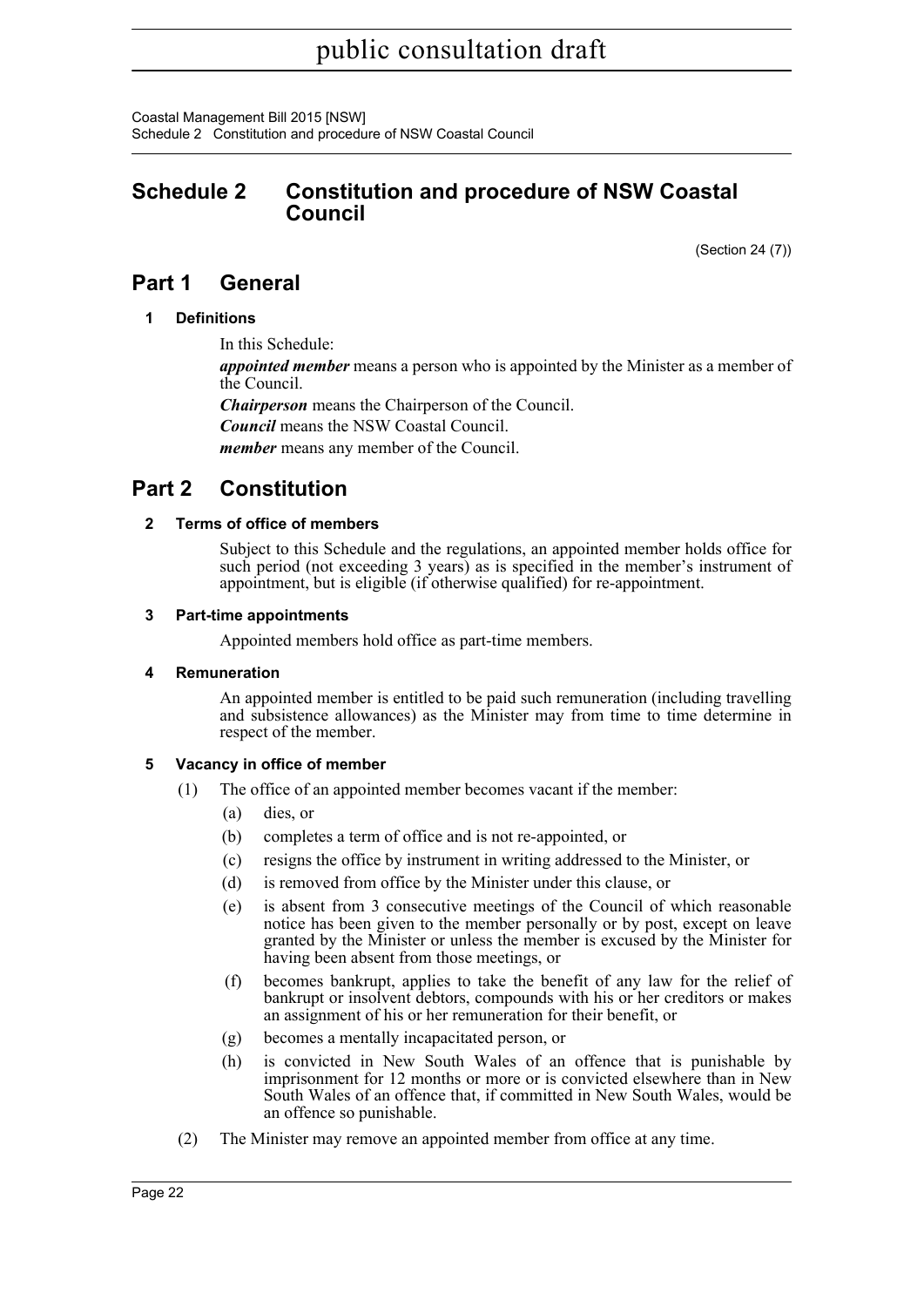Coastal Management Bill 2015 [NSW] Schedule 2 Constitution and procedure of NSW Coastal Council

### **6 Filling of vacancy in office of appointed member**

If the office of any appointed member becomes vacant, a person is, subject to this Act and the regulations, to be appointed to fill the vacancy.

### **7 Chairperson**

- (1) The Chairperson vacates office as Chairperson if he or she:
	- (a) is removed from that office by the Minister under this clause, or
	- (b) resigns that office by instrument in writing addressed to the Minister, or
	- (c) ceases to be a member of the Council.
- (2) The Minister may at any time remove the Chairperson from office as Chairperson.

### **8 Disclosure of pecuniary interests**

- (1) If:
	- (a) a member has a direct or indirect pecuniary interest in a matter being considered or about to be considered at a meeting of the Council, and
	- (b) the interest appears to raise a conflict with the proper performance of the member's duties in relation to the consideration of the matter.

the member must, as soon as possible after the relevant facts have come to the member's knowledge, disclose the nature of the interest at a meeting of the Council.

- (2) A disclosure by a member at a meeting of the Council that the member:
	- (a) is a member, or is in the employment, of a specified company or other body, or
	- (b) is a partner, or is in the employment, of a specified person, or
	- (c) has some other specified interest relating to a specified company or other body or to a specified person,

is a sufficient disclosure of the nature of the interest in any matter relating to that company or other body or to that person that may arise after the date of the disclosure and that is required to be disclosed under subclause (1).

- (3) Particulars of any disclosure made under this clause must be recorded by the Council in a book kept for the purpose and that book must be open at all reasonable hours to inspection by any person on payment of the fee determined by the Council.
- (4) After a member has disclosed the nature of an interest in any matter, the member must not, unless the Minister or the Council otherwise determines:
	- (a) be present during any deliberation of the Council with respect to the matter, or
	- (b) take part in any decision of the Council with respect to the matter.
- (5) For the purposes of the making of a determination by the Council under subclause (4), a member who has a direct or indirect pecuniary interest in a matter to which the disclosure relates must not:
	- (a) be present during any deliberation of the Council for the purpose of making the determination, or
	- (b) take part in the making by the Council of the determination.
- (6) A contravention of this clause does not invalidate any decision of the Council.
- (7) This clause applies to a member of a committee of the Council and the committee in the same way as it applies to a member of the Council and the Council.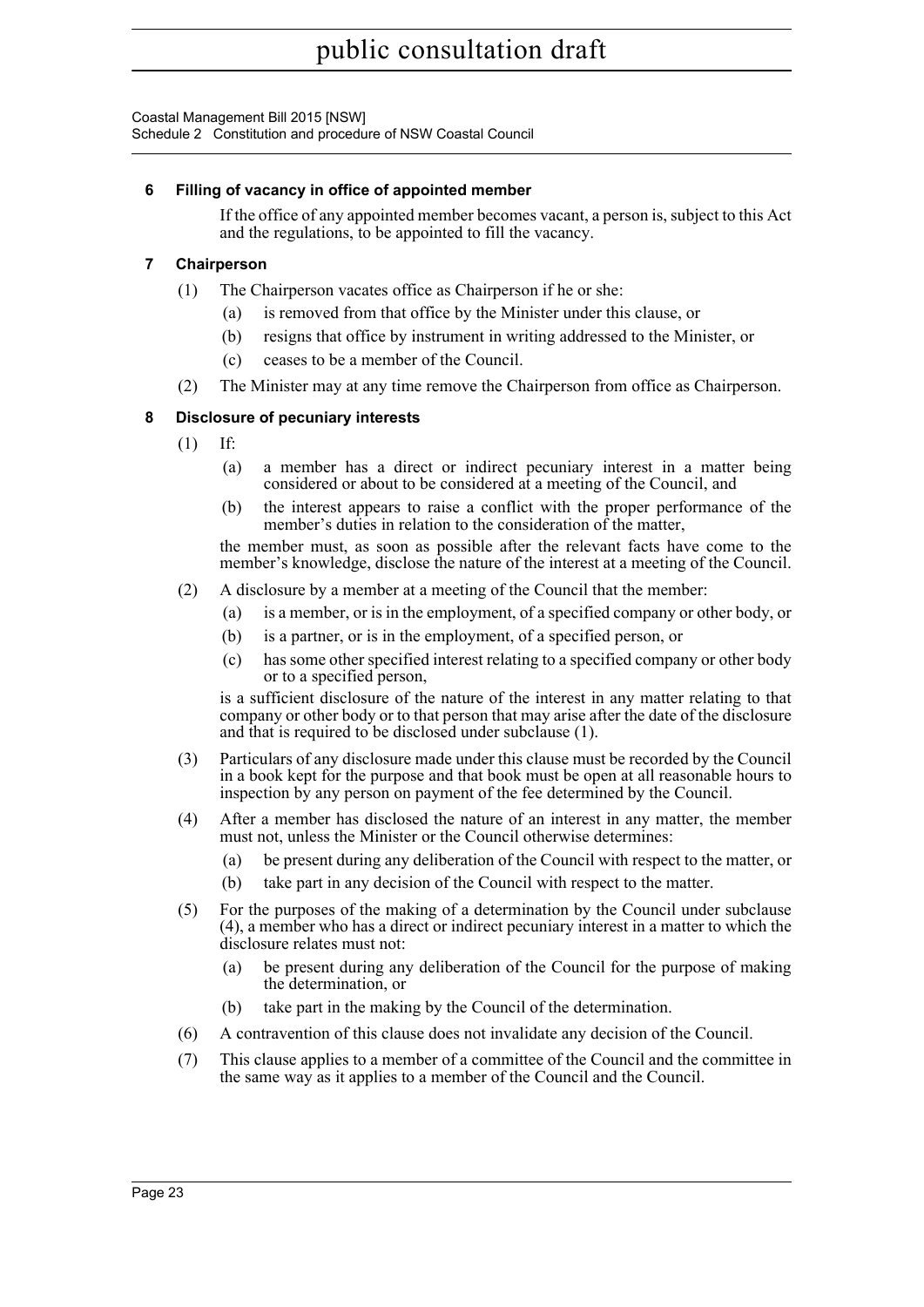Coastal Management Bill 2015 [NSW] Schedule 2 Constitution and procedure of NSW Coastal Council

### **9 Effect of certain other Acts**

- (1) The provisions of the *Government Sector Employment Act 2013* relating to the employment of Public Service employees do not apply to an appointed member.
- (2) If by or under any Act provision is made:
	- (a) requiring a person who is the holder of a specified office to devote the whole of his or her time to the duties of that office, or
	- (b) prohibiting the person from engaging in employment outside the duties of that office,

the provision does not operate to disqualify the person from holding that office and also the office of an appointed member or from accepting and retaining any remuneration payable to the person under this Act as a member.

### **10 Personal liability**

A matter or thing done or omitted to be done by the Council, a member of the Council or a person acting under the direction of the Council does not, if the matter or thing was done or omitted to be done in good faith for the purpose of executing this or any other Act, subject a member or a person so acting personally to any action, liability, claim or demand.

## **Part 3 Procedure**

### **11 General procedure**

The procedure for the calling of meetings of the Council and for the conduct of business at those meetings is, subject to this Act and the regulations, to be as determined by the Council.

### **12 Quorum**

The quorum for a meeting of the Council is a majority of its members for the time being.

### **13 Presiding member**

- (1) The Chairperson (or, in the absence of the Chairperson, a person elected by the members of the Council who are present at a meeting of the Council) is to preside at a meeting of the Council.
- (2) The presiding member has a deliberative vote and, in the event of an equality of votes, has a second or casting vote.

### **14 Voting**

A decision supported by a majority of the votes cast at a meeting of the Council at which a quorum is present is the decision of the Council.

### **15 Transaction of business outside meetings or by telephone etc**

- (1) The Council may, if it thinks fit, transact any of its business by the circulation of papers among all the members of the Council for the time being, and a resolution in writing approved in writing by a majority of those members is taken to be a decision of the Council made at a meeting of the Council.
- (2) The Council may, if it thinks fit, transact any of its business at a meeting at which members (or some members) participate by telephone or other electronic means, but only if any member who speaks on a matter before the meeting can be heard by the other members.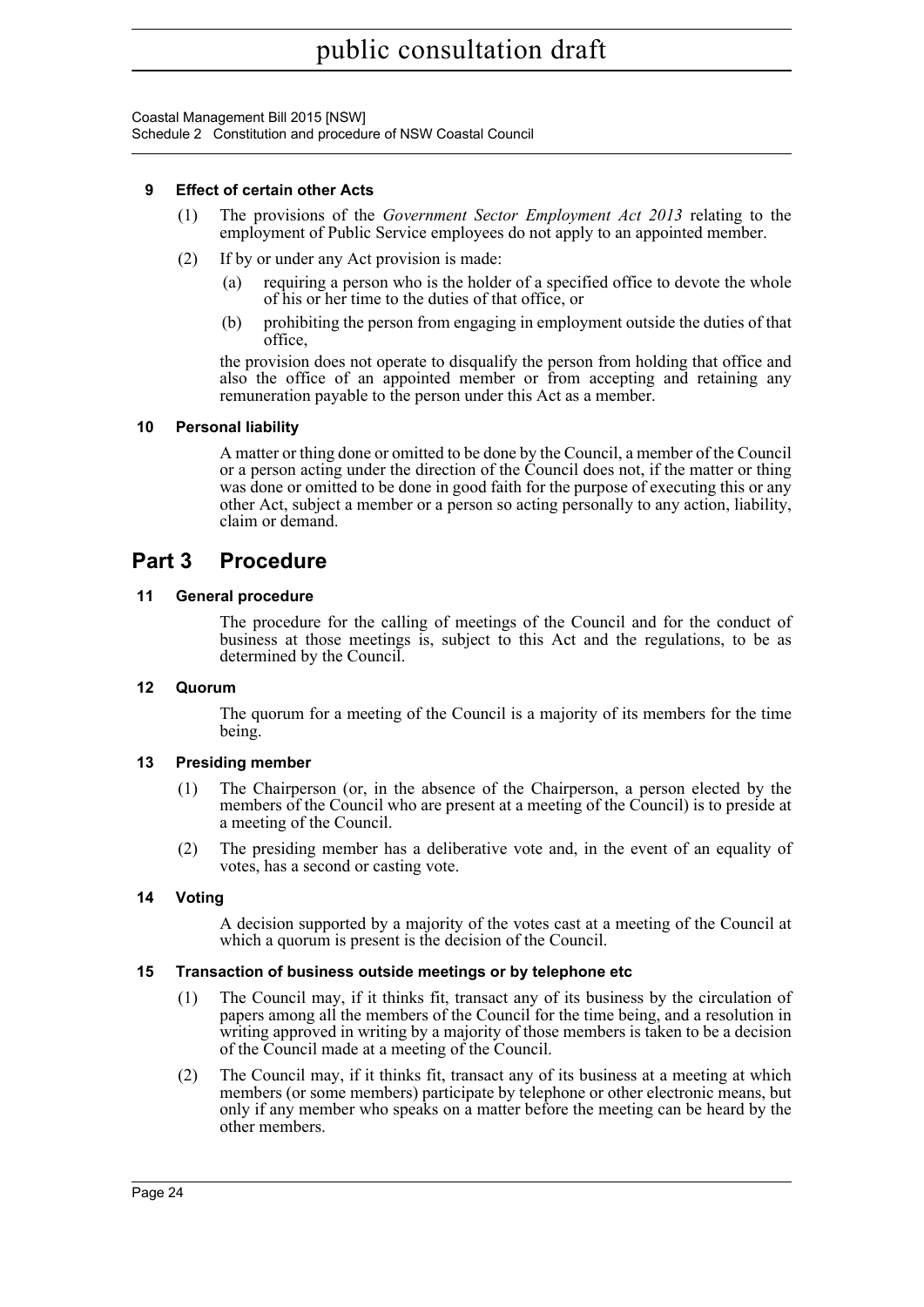Coastal Management Bill 2015 [NSW] Schedule 2 Constitution and procedure of NSW Coastal Council

- (3) For the purposes of:
	- (a) the approval of a resolution under subclause (1), or
	- (b) a meeting held in accordance with subclause (2),

the Chairperson and each other member have the same voting rights as they have at an ordinary meeting of the Council.

- (4) A resolution approved under subclause (1) is, subject to the regulations, to be recorded in the minutes of the meetings of the Council.
- (5) Papers may be circulated among the members for the purposes of subclause (1) by electronic means.

### **16 First meeting**

The Minister may call the first meeting of the Council in such manner as the Minister thinks fit.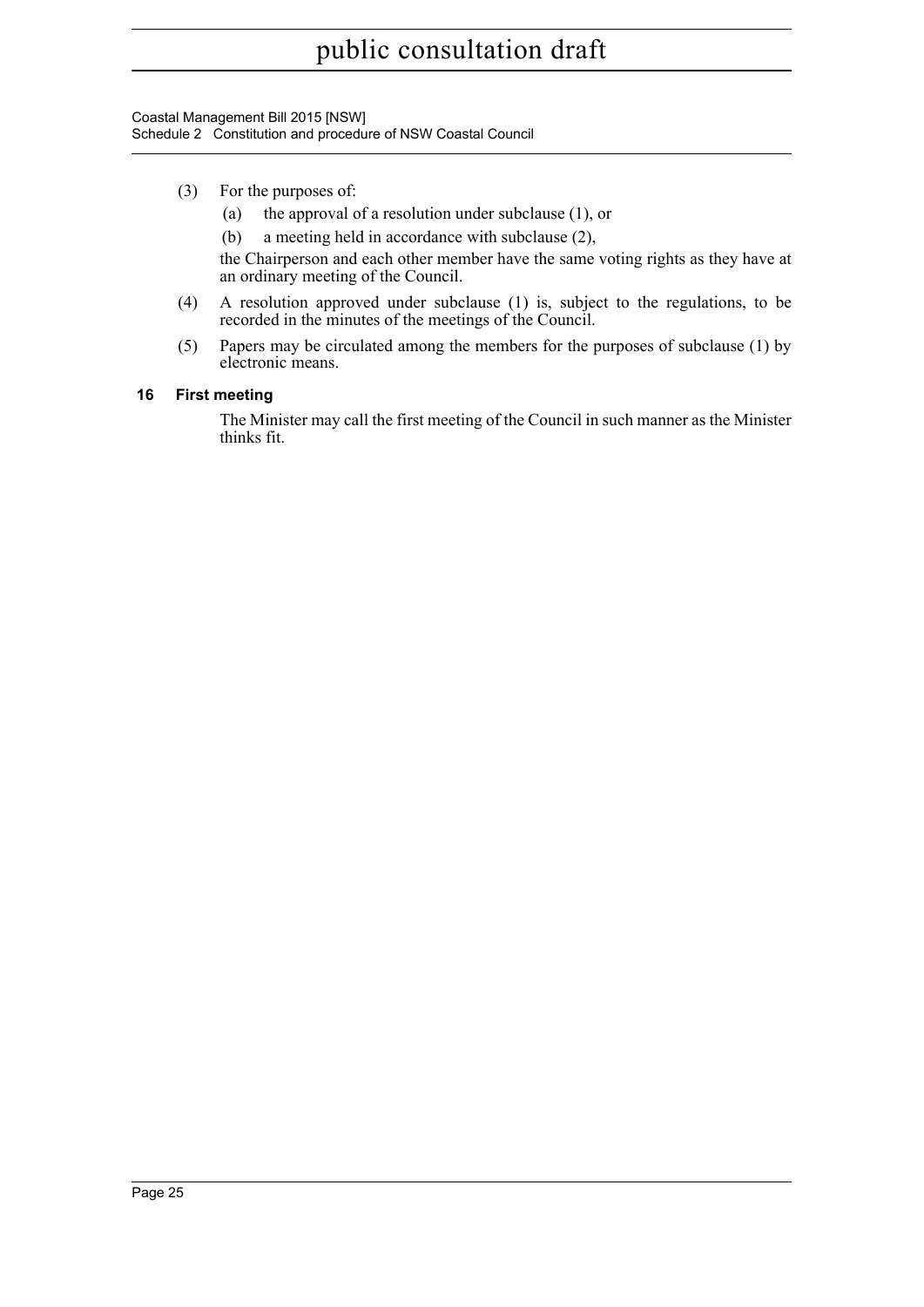Coastal Management Bill 2015 [NSW] Schedule 3 Savings, transitional and other provisions

# <span id="page-31-0"></span>**Schedule 3 Savings, transitional and other provisions**

## **Part 1 General**

## **1 Regulations**

- (1) The regulations may contain provisions of a savings or transitional nature consequent on the enactment of this Act or any Act that amends this Act.
- (2) Any such provision may, if the regulations so provide, take effect from the date of assent to the Act concerned or a later date.
- (3) Any such provision of the regulations has effect despite anything to the contrary in this Schedule. The regulations may make separate savings and transitional provisions or amend this Schedule to consolidate the savings and transitional provisions.
- (4) To the extent to which any such provision takes effect from a date that is earlier than the date of its publication on the NSW legislation website, the provision does not operate so as:
	- (a) to affect, in a manner prejudicial to any person (other than the State or an authority of the State), the rights of that person existing before the date of its publication, or
	- (b) to impose liabilities on any person (other than the State or an authority of the State) in respect of anything done or omitted to be done before the date of its publication.

## **Part 2 Provisions consequent on enactment of this Act**

### **2 Definitions**

In this Part: *the former Act* means the *Coastal Protection Act 1979*. *repeal date* means the date on which the former Act is repealed by this Act.

### **3 Abolition of NSW Coastal Panel**

- (1) The NSW Coastal Panel is abolished.
- (2) Each member of the NSW Coastal Panel ceases to hold office as a member and is not entitled to any remuneration or compensation because of the loss of that office.

### **4 Saving of coastal zone management plans**

- (1) A coastal zone management plan (including any emergency action subplan in that plan) in force under the former Act before the repeal date continues to have effect in respect of the local council to which it applied immediately before the repeal date until superseded by a coastal management program prepared and adopted under this Act.
- (2) This clause ceases to have effect at the end of 31 December 2021.

### **5 General saving**

Subject to this Schedule and the regulations:

(a) anything begun before the repeal date under a provision of the former Act for which there is a corresponding provision in this Act may be continued and completed under the former Act as if this Act had not been enacted, and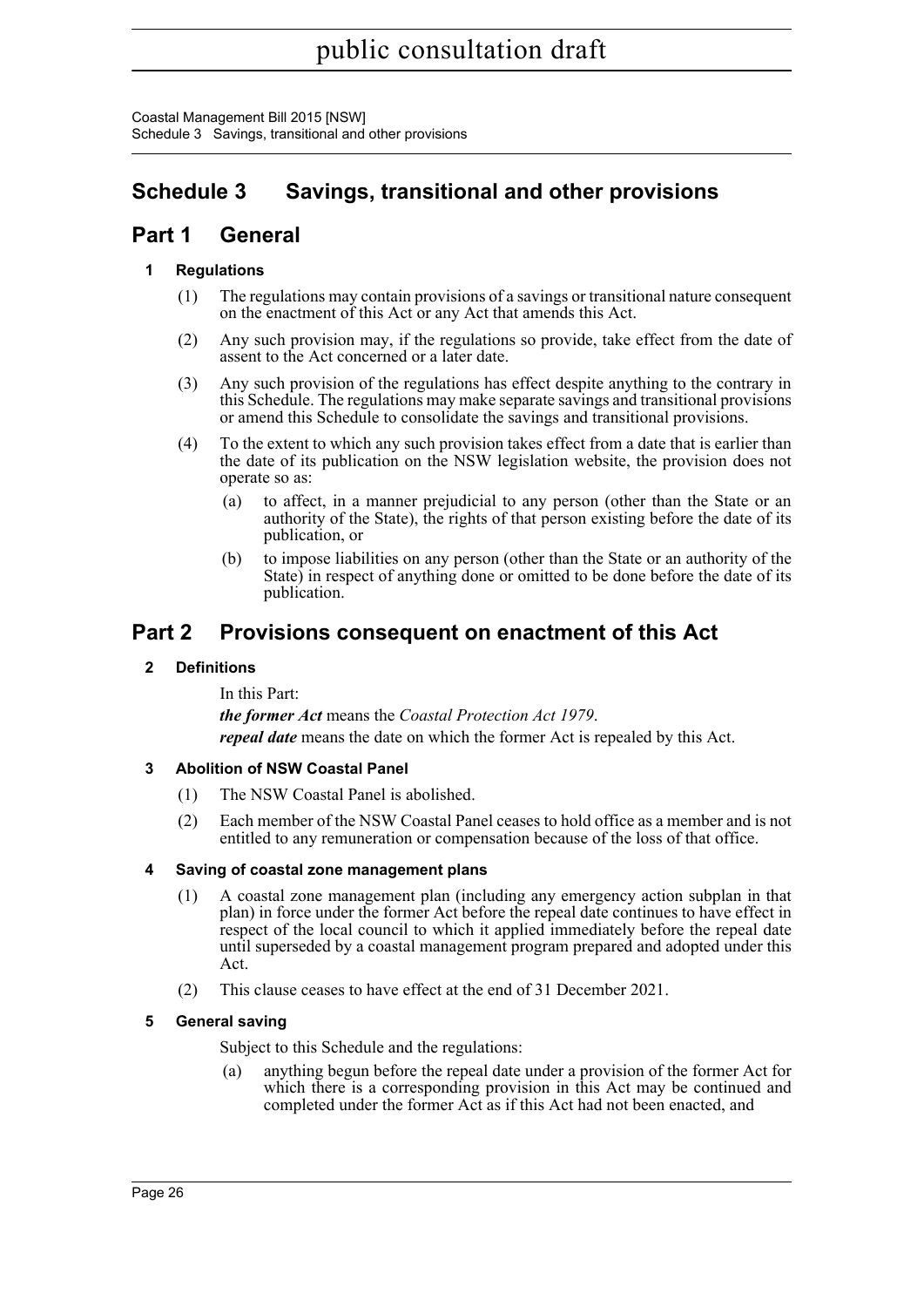Coastal Management Bill 2015 [NSW] Schedule 3 Savings, transitional and other provisions

> (b) subject to paragraph (a), anything done under a provision of the former Act for which there is a corresponding provision in this Act (including anything arising under paragraph (a)) is taken to have been done under the corresponding provision of this Act.

### **6 Certification of pending coastal zone management plans**

- (1) If, before the repeal date, a draft coastal zone management plan has been submitted to the Minister for certification under section 55G of the former Act, but has not by that date been certified, the Minister and council may continue to deal with that plan as if Division 1 of Part 4A of that Act had not been repealed.
- (2) Subclause (1) ceases to have effect 6 months after the repeal date.
- (3) A coastal zone management plan certified and made in accordance with subclause (1) is taken to be a coastal management program prepared and adopted under this Act.
- (4) Subclause (3) ceases to have effect at the end of 31 December 2021.

### **7 Temporary coastal protection works**

Part 4C (Temporary coastal protection works) of the former Act continues to have effect as if that Part were not repealed in relation to temporary coastal protection works if:

- (a) the works were placed on private land in accordance with that Part before the repeal date, and
- (b) the owner of the land complied with section 55X (Notice to council and others of placement of temporary coastal protection works) of the repealed Act in respect of the placement of those works.

### **8 Saving of certain directions**

- (1) A direction to make a coastal zone management plan under section 55B (1) of the former Act is taken to be a direction to make a coastal management program under section 13 (1) of this Act.
- (2) This clause does not apply in relation to a draft coastal zone management plan referred to in clause 6 (1).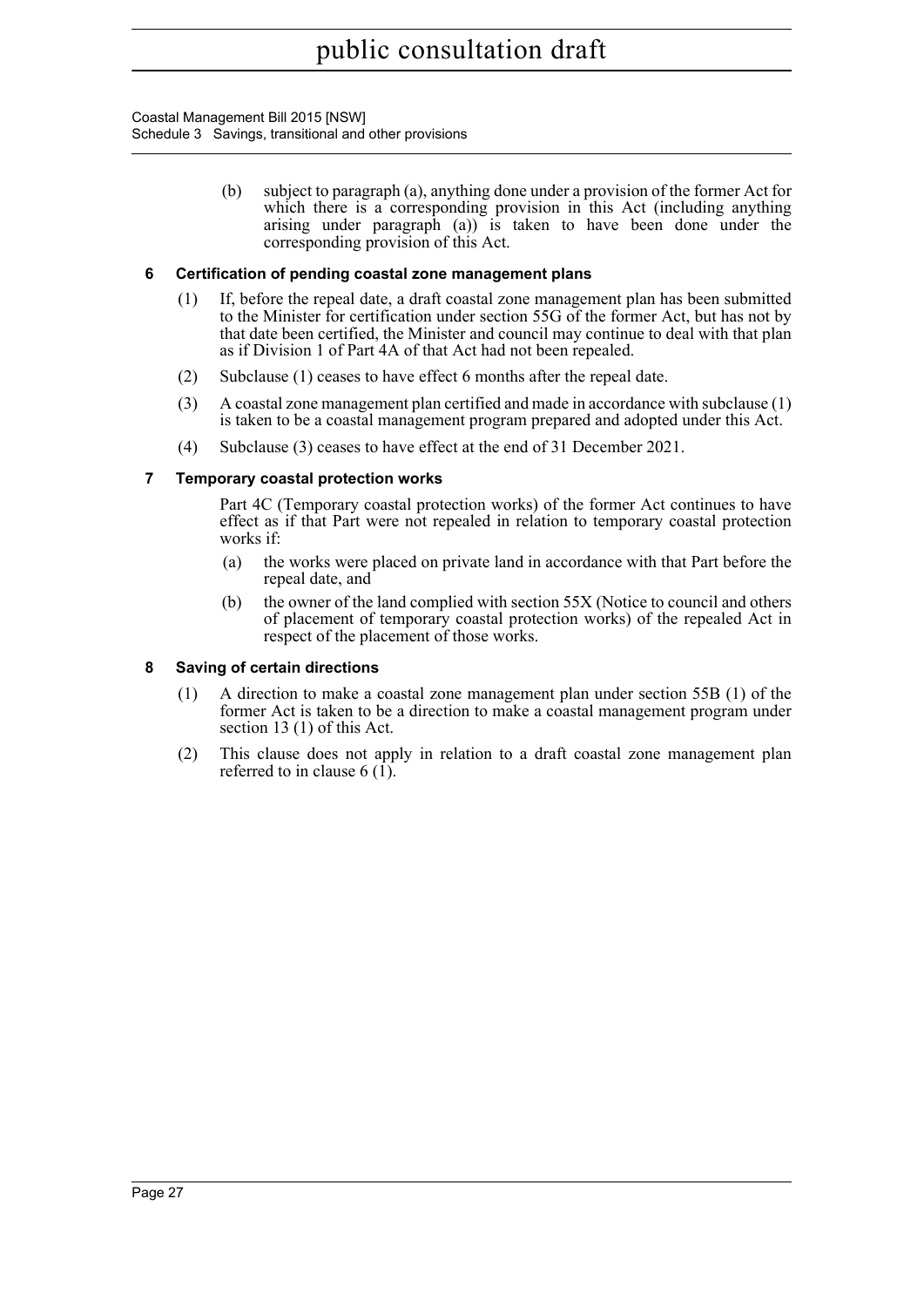Coastal Management Bill 2015 [NSW] Schedule 4 Amendment of Acts and instruments

# <span id="page-33-0"></span>**Schedule 4 Amendment of Acts and instruments**

## **4.1 Environmental Planning and Assessment Act 1979 No 203**

**[1] Section 79C Evaluation**

Omit section 79C (1) (a) (v).

## **[2] Section 80A Imposition of conditions**

Insert after section 80A (6) (c):

- (d) in relation to coastal protection works (within the meaning of the *Coastal Management Act 2015*), either or both of the following:
	- (i) the maintenance of the works,
	- (ii) the restoration of a beach, or land adjacent to the beach, if any increased erosion of the beach or adjacent land is caused by the presence of the works.
- **[3] Section 89J Approvals etc legislation that does not apply**

Omit section 89J (1) (a).

**[4] Section 115ZG Approvals etc legislation that does not apply** Omit section 115ZG (1) (a).

## **[5] Section 121B Orders that may be given by consent authority or by Minister etc**

Insert at the end of section 121B (1) (b):

, or

- (c) any other public authority prescribed by the regulations for the purposes of this paragraph, but only in relation to orders under items 2, 7, 8, 12, 14 and 20 of the Table to this subsection concerning land owned or managed by the person or body that is within the coastal zone (within the meaning of the *Coastal Management Act 2015*), or
- (d) the Minister or the Secretary, but only in relation to orders under items 2, 7, 8, 12, 14 and 20 of the Table to this subsection concerning land that is within the coastal zone (within the meaning of the *Coastal Management Act 2015*),

## **[6] Section 121B (1), Table**

Insert the following in Column 2 at the end of the matter relating to an order under item 2:

(e) Building is erected in contravention of this Act

## **[7] Section 121B (1), Table**

Insert "or, if the building is situated wholly or partly in a public place, the person who erected the building" after "Owner of building" in Column 3 in the matter relating to an order under item 2.

### **[8] Section 121B (1), Table**

Insert "or is prohibited" before ")" in Column 1 in the matter relating to an order under item 8.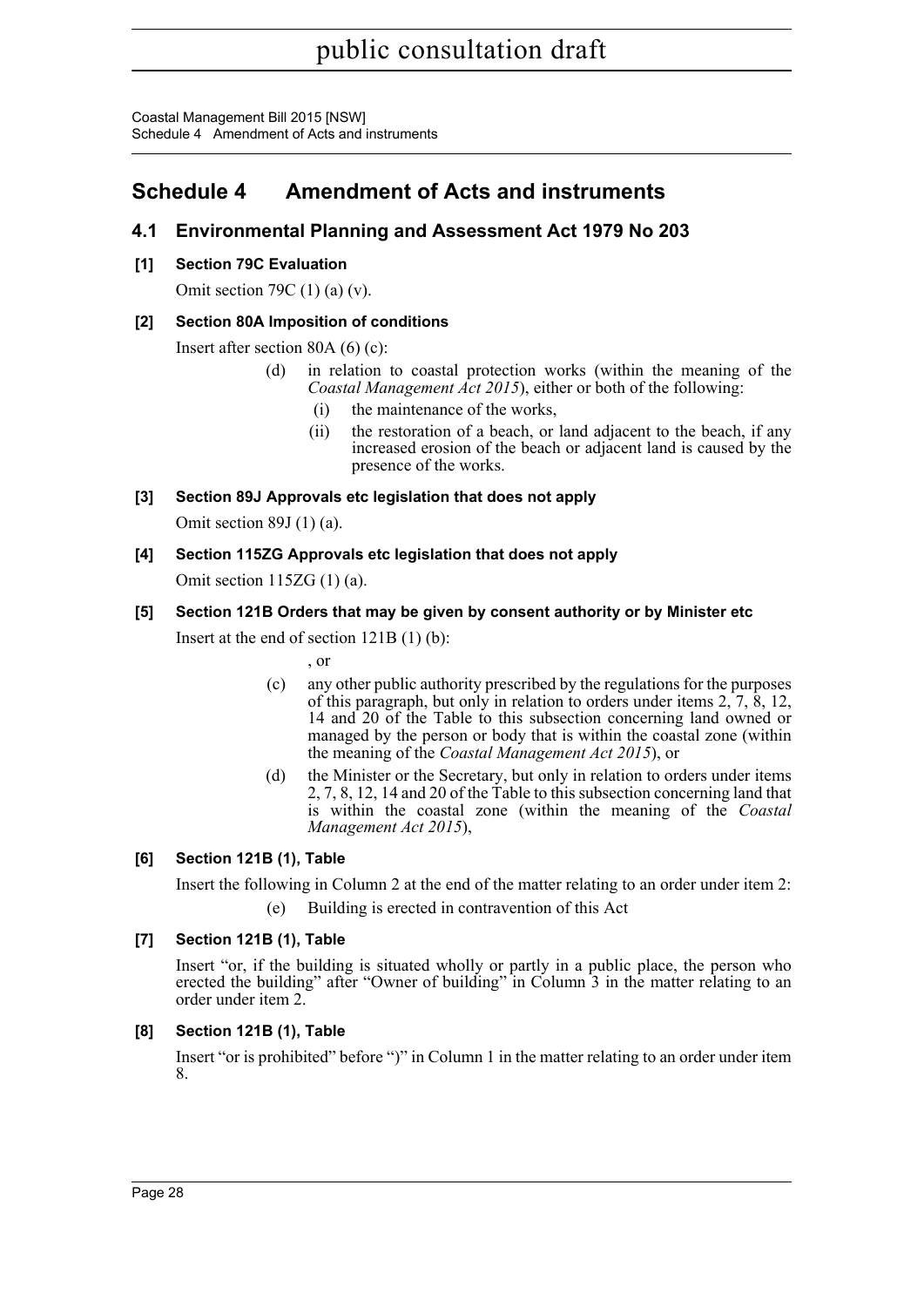Coastal Management Bill 2015 [NSW] Schedule 4 Amendment of Acts and instruments

### **[9] Section 121B (1), Table**

Insert "or the owner of premises" after "activity" in Column 3 in the matter relating to an order under item 8.

### **[10] Section 121B (1), Table**

Omit the matter relating to an order under item 12 from Column 3. Insert instead:

The owner of the premises, any person entitled to act on a development consent or complying development certificate, any person acting otherwise than in compliance with a development consent or complying development certificate or, in relation to work unlawfully carried out that was the deposit of material in a public place, the person who deposited the material

### **[11] Section 121B (1), Table**

Insert "or the person who erected the building" after "building" in Column 3 in the matter relating to an order under item 14.

### **[12] Section 121B (1), Table**

Insert at the end of the Table:

20 To cease carrying out or conducting an activity on carried out in a beach or foreshore (within the meaning of those terms in the *Coastal Management Act 2015*), whether or not the activity is subject to a development consent The activity is being contravention of this Act Any person apparently engaged in promoting, conducting or carrying out the activity

### **[13] Schedule 4 Joint Regional Planning Panels**

Insert after clause 2 (5):

### (6) **Substitute members for coastal protection works**

Despite subclause (1), if a matter is the determination a development application regarding coastal protection works on land within the coastal zone (within the meaning of the *Coastal Management Act 2015*), the Minister is to appoint substitute State members of the Panel in substitution for the State members (other than the chairperson) of the Panel. A substitute State member is not required to have expertise in an area referred to in subclause (1) (a) but is required to have expertise in coastal engineering or coastal geomorphology.

### **[14] Schedule 4, clause 8 (1)**

Insert "(including a substitute State member)" after "State member".

#### **[15] Schedule 4A Development for which regional panels may be authorised to exercise consent authority functions of councils**

Omit the definition of coastal zone from clause 1. Insert instead:

*coastal zone* has the same meaning as in the *Coastal Management Act 2015*.

### **[16] Schedule 4A, clause 12**

Insert after clause 11: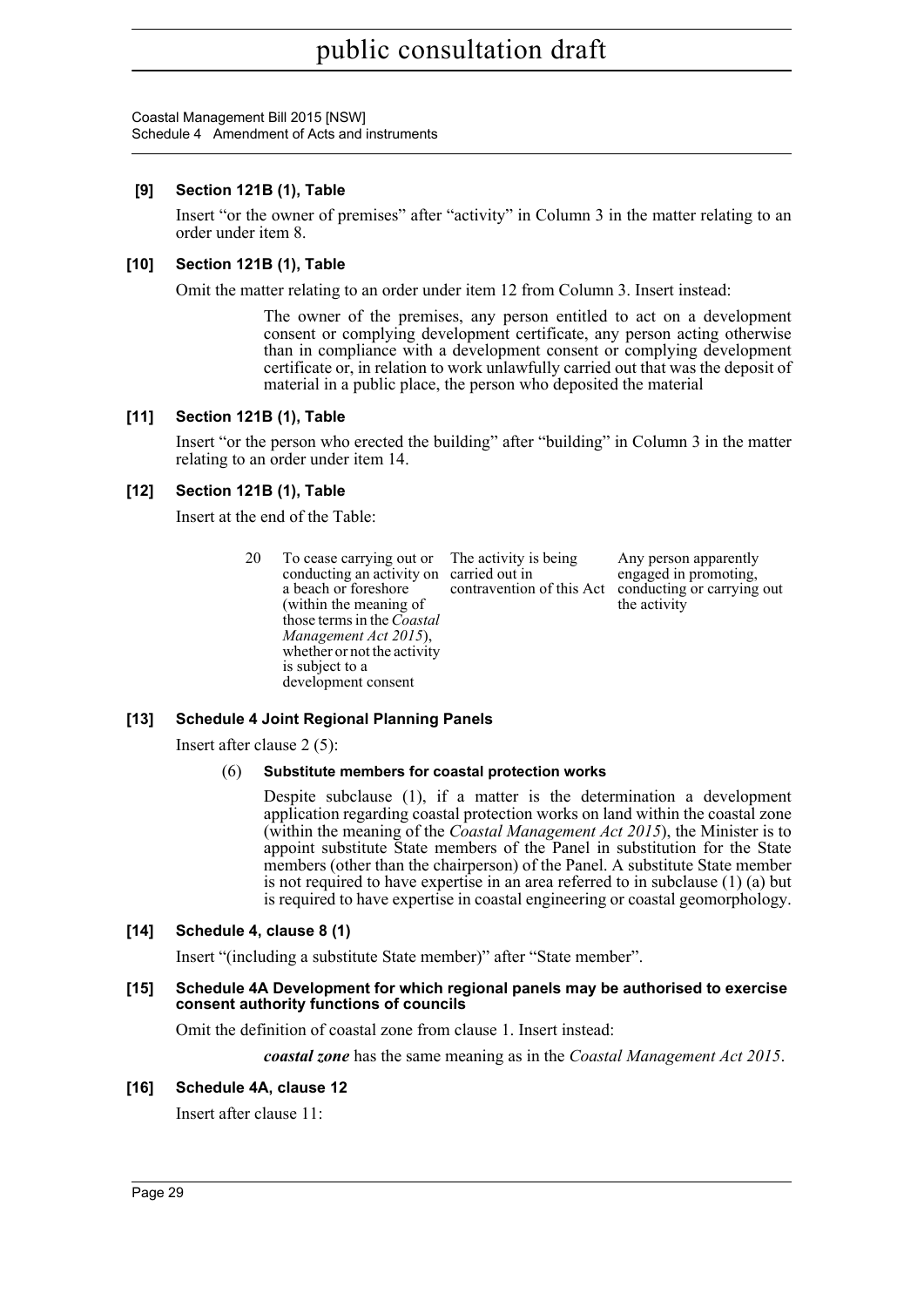Coastal Management Bill 2015 [NSW] Schedule 4 Amendment of Acts and instruments

### **12 Coastal protection works**

Development within the coastal zone for the purposes of coastal protection works (within the meaning of the *Coastal Management Act 2015*).

## **4.2 Environmental Planning and Assessment Regulation 2000**

### **[1] Clause 3 Definitions**

Omit the definition of *coastal council* from clause 3 (1). Insert instead:

*coastal council* means a local council to which the *Coastal Management Act* 2015 applies.

### **[2] Clause 3B**

Insert after clause 3A:

### **3B Extension of meaning of "work"**

For the purposes of section 4 (2) (d) of the Act, the deposit of material on a beach (within the meaning of the *Coastal Management Act 2015*) is specified to be a work for the purposes of the Act.

### **[3] Schedule 4 Planning certificates**

Omit clauses 4 and 4A.

### **[4] Schedule 5 Penalty notice offences**

Omit "or 19 in the Table to section 121B" from Column 1 of the Schedule.

Insert instead ", 19 or 20 in the Table to section 121B".

## **4.3 Land and Environment Court Act 1979 No 204**

### **Section 20 Class 4—environmental planning and protection and development contract civil enforcement**

Omit "*Coastal Protection Act 1979*," from section 20 (3) (a). Insert instead "*Coastal Management Act 2015*,".

## **4.4 Local Government Act 1993 No 30**

### **[1] Section 22 Other functions**

Omit the matter relating to *Coastal Protection Act 1979* from the note to the section.

## **[2] Section 496B Making and levying of annual charges for coastal protection services**

Omit "*Coastal Protection Act 1979*" from section 496B (9).

Insert instead "*Coastal Management Act 2015*".

### **[3] Section 606C Review of cost of coastal protection service charges on direction of Minister administering Coastal Management Act 2015**

Omit "Part 4A of the *Coastal Protection Act 1979* (*the Coastal Protection Minister*)" from section 606C (1).

Insert instead "the *Coastal Management Act 2015* (*the Coastal Management Minister*)".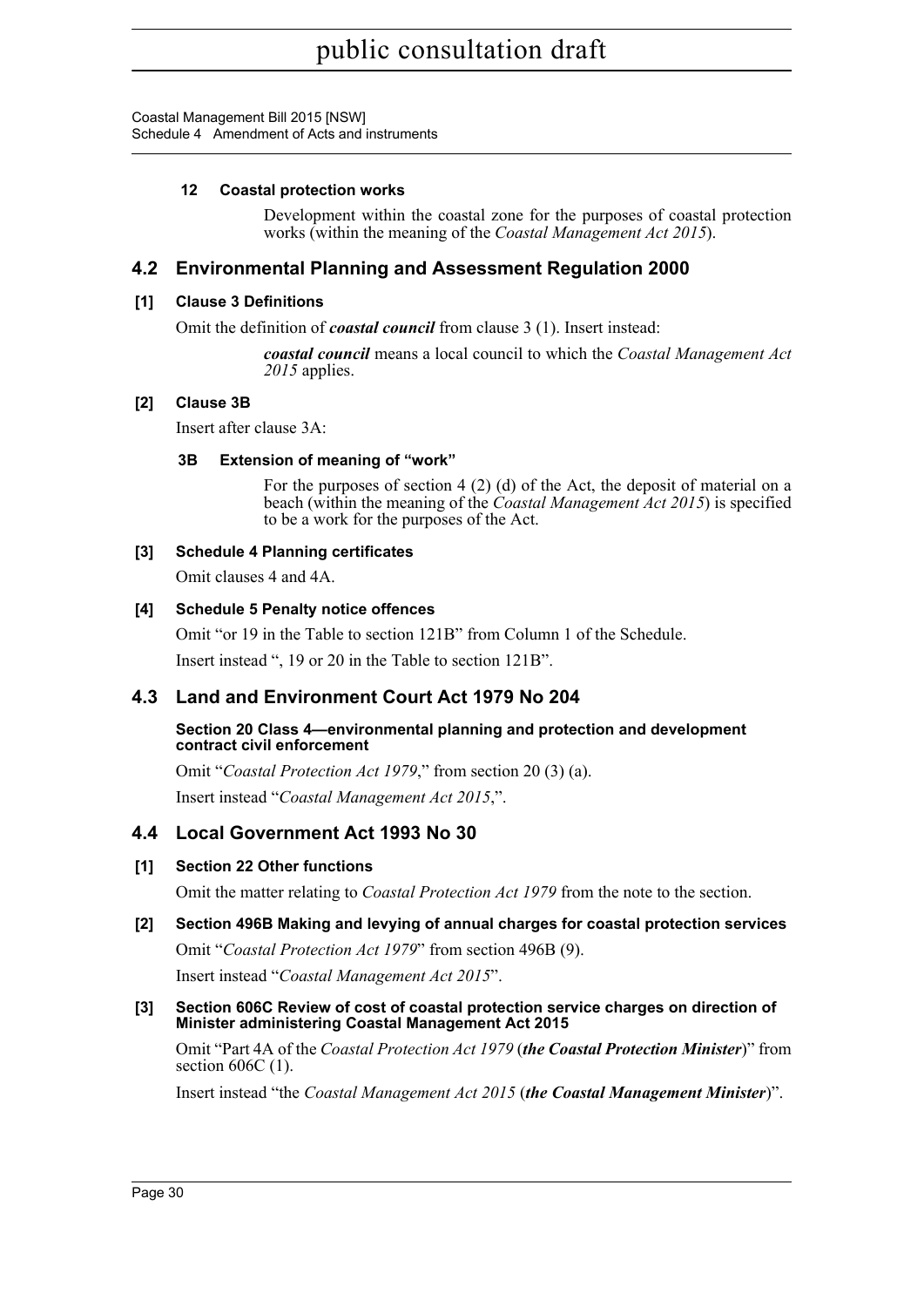Coastal Management Bill 2015 [NSW] Schedule 4 Amendment of Acts and instruments

## **[4] Section 606C (1)–(3)**

Omit "Coastal Protection Minister" wherever occurring.

Insert instead "Coastal Management Minister".

### **[5] Section 733 Exemption from liability—flood liable land, land subject to risk of bush fire and land in coastal zone**

Omit "a manual referred to in subsection (5) (b)" from section 733 (2) (a).

Insert instead "the coastal management manual under the Coastal Management Act 2015".

### **[6] Section 733 (3) (b)**

Omit the paragraph. Insert instead:

(b) the preparation and adoption of a coastal management program under the *Coastal Management Act 2015*, and

## **[7] Section 733 (3) (f) and (f3)**

Omit "coastal management works" wherever occurring.

Insert instead "coastal protection works".

### **[8] Section 733 (3) (f6)**

Omit the paragraph.

### **[9] Section 733 (4)**

Omit the subsection. Insert instead:

- (4) Without limiting any other circumstances in which a council may have acted in good faith, a council is, unless the contrary is proved, taken to have acted in good faith for the purposes of this section if the advice was furnished, or the thing was done or omitted to be done:
	- (a) substantially in accordance with the principles contained in the relevant manual most recently notified under subsection (5) at that time, or
	- (b) in accordance with the principles and mandatory requirements set out in the current coastal management manual under the *Coastal Management Act 2015*.

### **[10] Section 733 (5) (b)**

Omit the paragraph.

### **[11] Section 733 (8)**

Omit the definition of *coastal management works*.

### **[12] Section 733 (8)**

Omit the definition of *coastal zone*. Insert instead:

*coastal zone* has the same meaning as in the *Coastal Management Act 2015*.

### **[13] Dictionary**

Omit "*Coastal Protection Act 1979*" from the definition of *coastal hazard*. Insert instead "*Coastal Management Act 2015*".